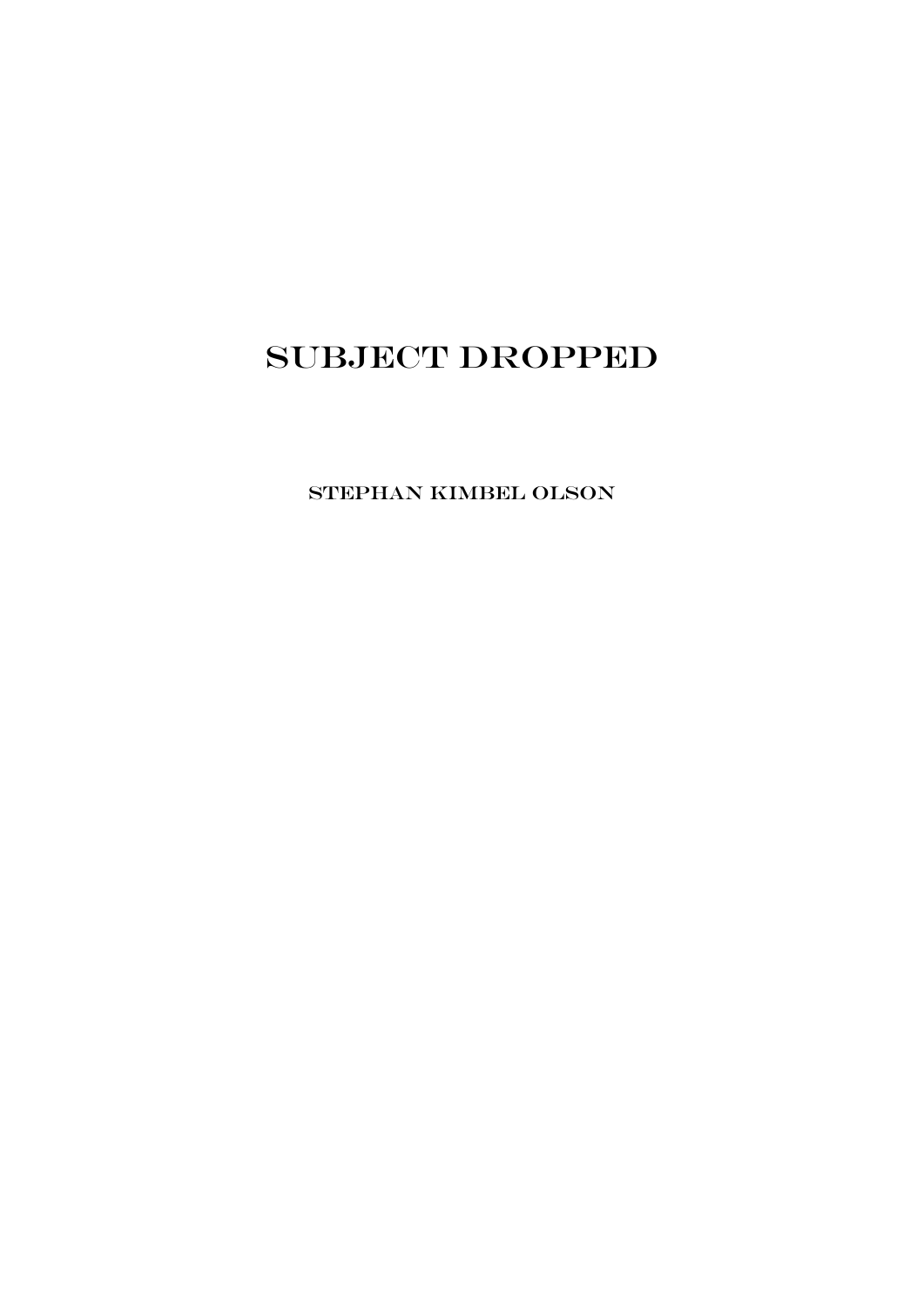# Chapter 1

It was a cold November night. The streets of New York City were still bustling with life, just as they always are. It was past midnight, maybe even close to one o'clock. On 7th street, a woman cursed her luck as a taxi she was trying to catch wizzed past her and drove through a puddle, throwing water all over her new trench coat.

"Those cab drivers are real ill mannered sometimes, aren't they miss?" The woman spun around only to find a red-coated piccolo behind her.

"Yes, yes they really can be. But, what can one do, right? I'll just have to catch the next one. There's always another cab in New York City, isn't there?" Her voice was sharp and clear, jumping along the words as if she were singing.

"Yes, you're right miss. Good night." The doorman returned to his outpost at the entrance of the Hotel Statler to wait for yet another fancy car to arrive and enable him to make a few nickels in tips.

Frank Olson lay in his bed sleeping in room 1018a on the thirteenth floor of Hotel Statler. His colleague, Robert Lashbrook, lay in a bed beside him, his eyes open, waiting. Quietly, he pulled his arm out from underneath the covers and held his hand near the window of the room so that he could see what time it was. He had just purchased a new watch, and for a moment he forgot his mission and felt the soft leather strap around his wrist. It really was an awfully nice watch. He squinted in order to read it correctly. 12:31. He could hear voices nearing the room out in the corridor.

"That must be them," he thought to himself, his heart pumping harder now. As the voices drew closer, they lowered to a faint whisper. Suddenly, the door flung open and two men rushed into the room. In a moment of disorientation, they stood in the middle of the room, unsure what to do.

"It's not me you idiots, it's him!" Robert hissed angrily, pointing at his colleague.

One of them, the one that had entered the room first, quietly walked over to the bed opposite of Robert's and, without a trace of hesitation, hit Frank in the head with what looked like a hammer. Groans were heard from underneath his relentless pounding, but he showed no signs of stopping.

"You're not supposed to kill him with that thing, just throw him out the goddamn window!" Robert instructed once again.

The unoccupied man ran to his colleague's assistance, and together they lifted Frank out of his bed. He appeared to have passed out, his body lay limp in the hands of his attackers. At first, they tried heaving his body against the window, a method that was bound to fail since the window was only three feet wide and Frank's body was 6 feet long. Robert looked in awe at the failings of these supposed assassins.

"Give me that thing," he said and ripped the hammer out of the hand of one of them. With a loud crash, he smashed the window completely and then motioned for the two men to push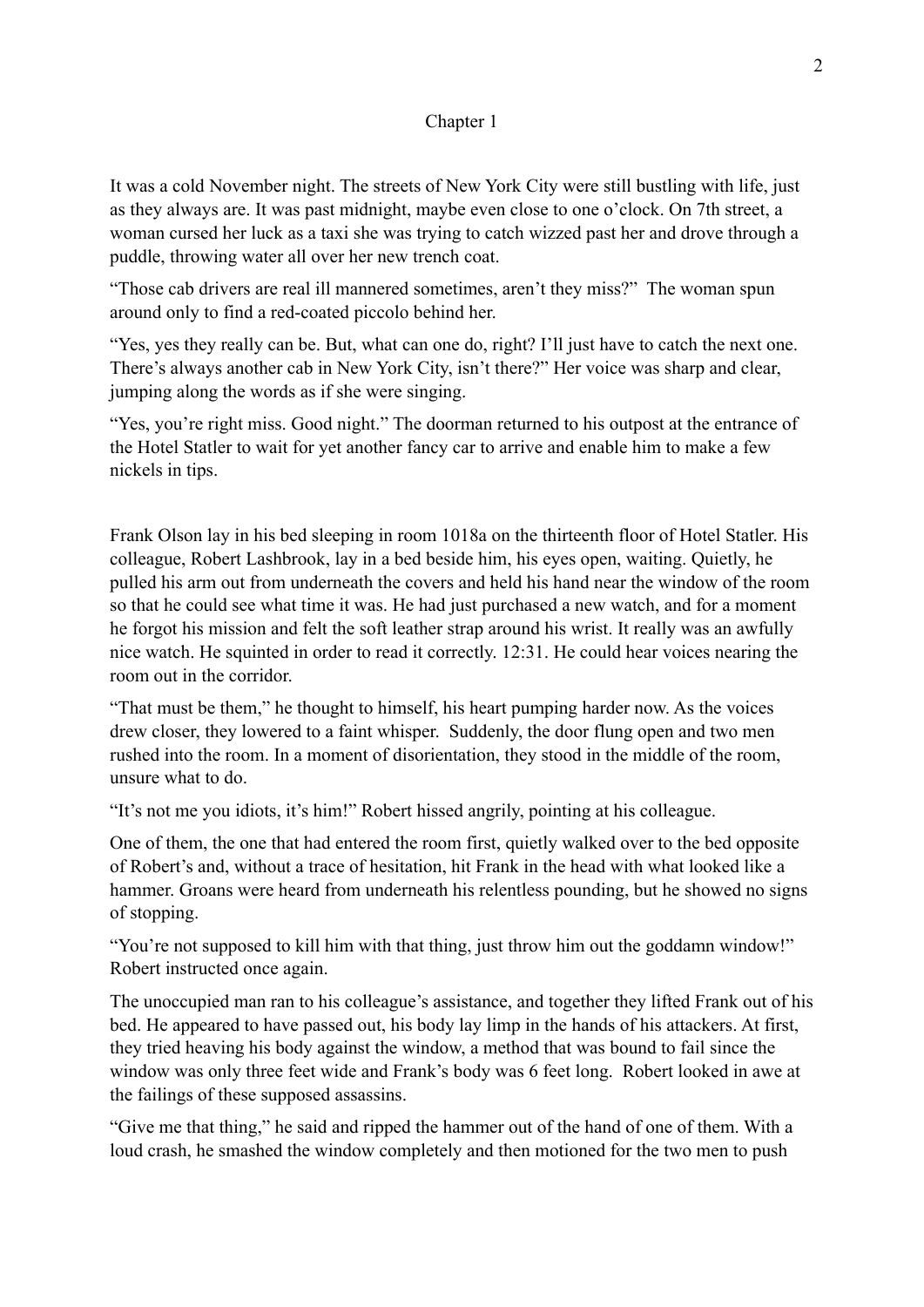Frank out. They put Frank's upper body on the window sill, gave Lashbrook one last look, and then pushed him out into the cold New York air.

"Well done guys," Robert said sarcastically, "now get out of my fucking sight."

On the street below, Frank's body lay completely motionless. Only one man stood by his side: the red-clad piccolo. From a deep gash in his forehead, dark red blood streamed out and formed a small puddle on the damp pavement. Frank gasped, as if trying to say something, but it was too late.

"Sir, please, sir! God, let me call an ambulance," the piccolo said desperately. But he knew that it was too late, he had heard the deafening smash of Frank's body hitting the pavement.

Three minutes later, a call was made from room 1018a. The switchboard operator, who under no circumstances is allowed to listen to calls, was having a boring night and wanted to make sure that the call went through. However, the call was so short that she heard everything that was said.

"He's gone," said the man calling.

"That's too bad," replied a deep voice on the other end. They both hung up.

Fifteen minutes later police stormed into the little room on the thirteenth floor. The room was dark, all they could make out were the curtains flapping in the broken window and a thin ray of light beneath the bathroom door. One of the police officers slowly opened the door to the tiny bathroom where they found Robert Lashbrook sitting with his face in his hands.

"I just heard a crash, and then I saw that he wasn't in his bed," he said with a trembling voice.

"Are you a Mr. Robert Lashbrook?" one of the officers inquired.

"Yes I am. Please, just leave me alone, I need to be alone," he cried.

"Well son, we're going to have to take you down to the station for questioning no matter what," one of the officers said while taking out his handcuffs. Robert was back at the hotel 20 minutes later after identifying himself as a CIA agent.

Nine year old Eric Olson lay in his bed sleeping when his mother Alice suddenly stormed into his room.

"Eric, you have to get up! There is a man here who wants to see us. He says he has something very important to tell us."

Eric looked sleepily at his mother, but quickly understood that she was serious and so he started crawling out of bed.

When he finally walked into the living room he immediately recognized the man. It was his father's boss. He politely nodded towards him and then proceeded to sit down beside his little brother Nils.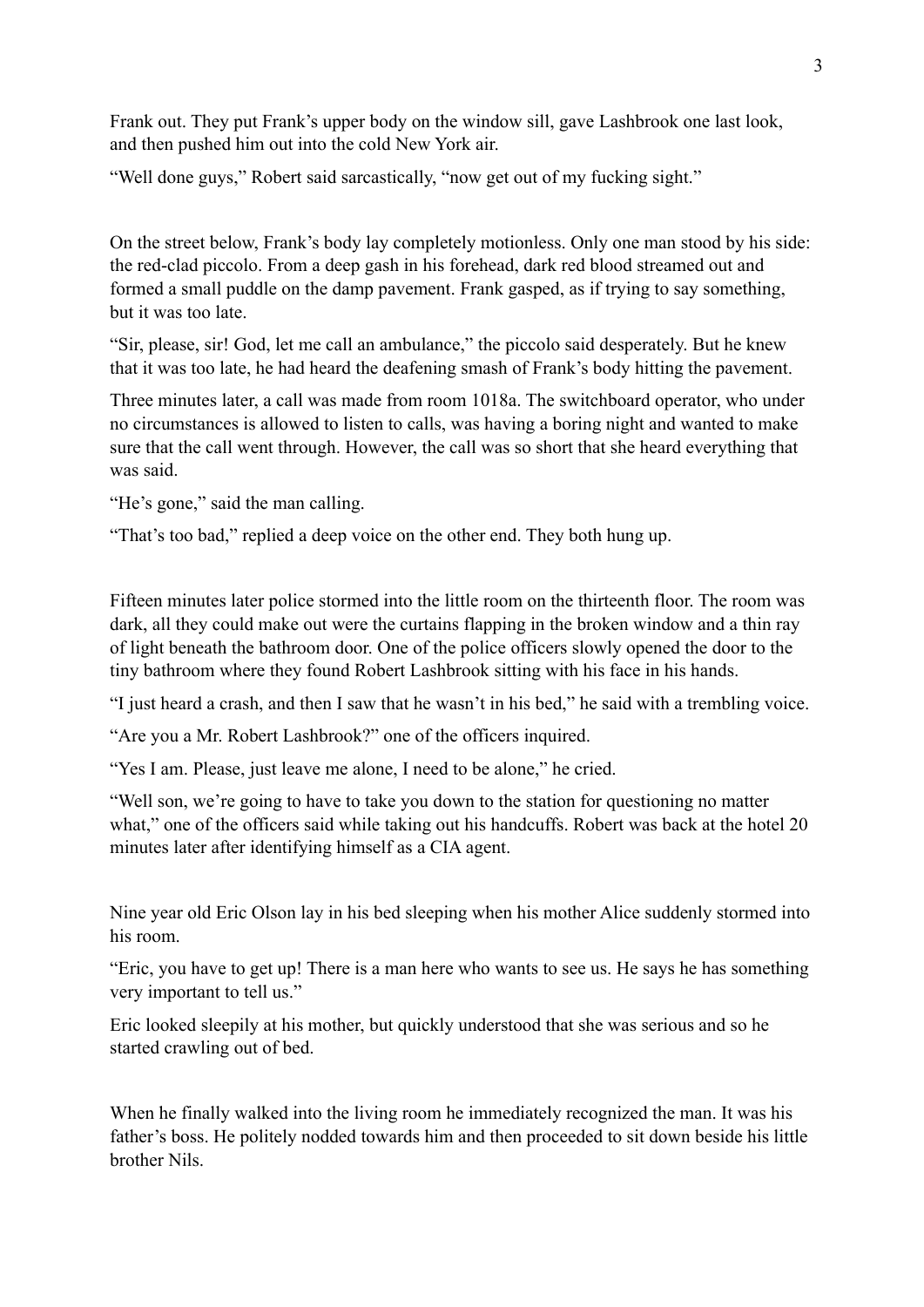"There has been a terrible accident," the man started. "Your father, Frank Olson, has thrown himself out the window of his hotel in New York." His eyes were aimed directly at Eric as his words pierced through the silent room.

Eric looked at the man, not quite understanding the words coming out of his mouth.

"We knew this last year had been tough on him, that's why we took him to see the psychologist in New York. What we didn't know was that he contemplated committing suicide. I am terribly sorry," he said in a voice full of empathy.

"Is dad going to be OK?" Eric asked, now looking uncertainly at his mother. Tears started gathering in his eyes, but he still had trouble understanding what had happened. His mother sat down between the boys and hugged them hard, but it didn't matter. The boys had lost their father.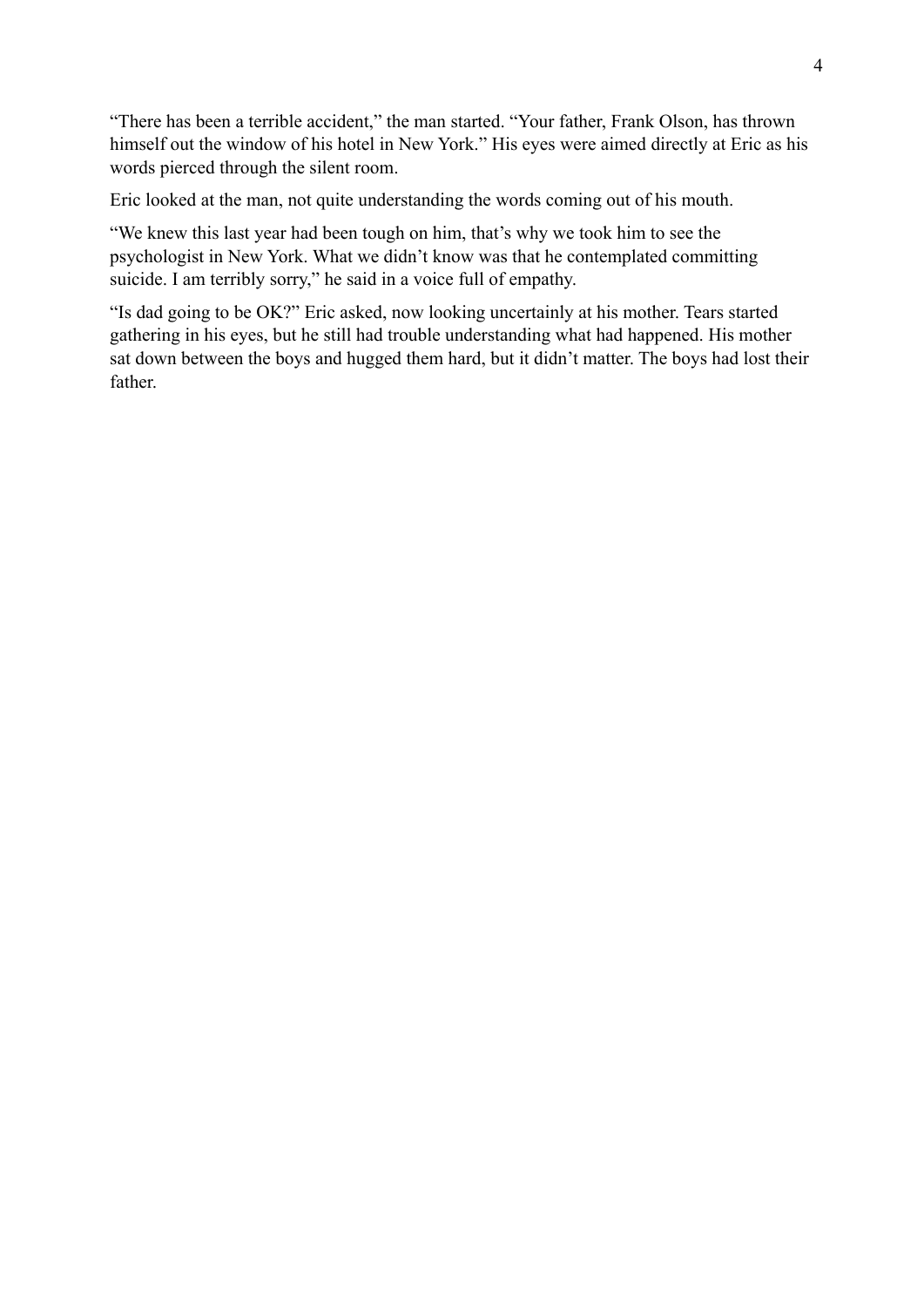### Chapter 2

I was always a thoughtful boy, or, let me rephrase that. I became, as I recall it, a thoughtful boy around my twelfth birthday or so. I mean, I probably had thoughts before I turned twelve, otherwise I would have been what is known as a late bloomer, I just wouldn't describe myself as becoming a thoughtful person until I turned twelve. On a side note, my dad was in fact a late bloomer, I'm pretty sure he didn't start having thoughts until he turned 25.

I sometimes wonder if I am also what is known as a troubled boy. I think about things, sure, I think about lots of things, but I'm not quite sure whether I'm troubled by them or not. I think I actually observe and analyse more than I actually think. I observe the people around me and try to come to terms with exactly what they are doing and why they're doing it. There is a fine distinction to be made between observing and analysing, and being troubled. People often say that you shouldn't think too much and that people who think excessively are weirdos. I always thought that the people who say such things are the people who think too little.

I sometimes enjoy sitting quietly at my desk in the classroom of my high school, just looking at people going about their daily business. Why was the class clown so unbelievably predictable in his comments? What was it that the big sport jocks found so comforting about picking on the little defenceless guy in the back of the classroom? How come, on every single Monday morning, the girls just could not stop giggling about their past weekend activities?

The trouble with observing people and trying to figure out why people act like they do, and if in fact you yourself are as predictable as they are, is that there is no possible way of knowing what other people think. Maybe their act in school is just a façade for their true selves. Perhaps they go home after school, sit down at their desks, and think to themselves,

" why do I act like I do in school? Why do I pick on that kid? God, I really need to turn myself around."

Perhaps, and I was prepared to give them the benefit of the doubt. You kind of had to, going to Walthers Gymnasium in a suburb south east of Stockholm, because otherwise you would lose faith in humanity. This was the kind of stuff I spent my days thinking about, and even though I had spent months, even years, doing it, I had come no closer to an absolute truth. For all I knew, I was just as bad, or maybe even worse.

Like most teenagers, I don't know much of anything.

Precisely as usual, I was late for school. As I climbed the stairs up onto the platform of the Skanstull metro station in southern Stockholm the clock boldly informed me that if I were in fact standing inside my classroom right now, I would be on time. Unfortunately, I wasn't.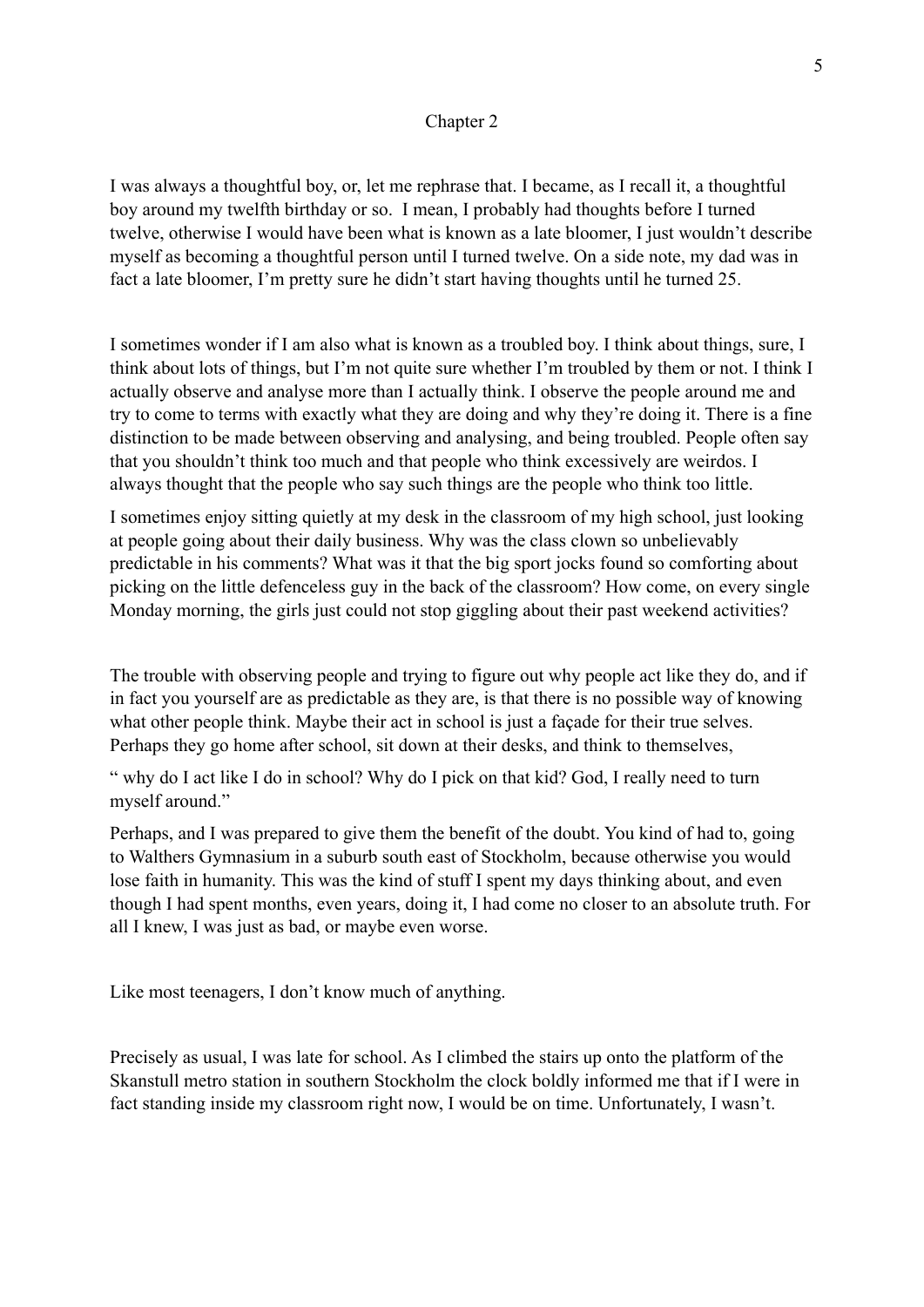My luck didn't seem to be turning either. The first train that rolled into the station was jam packed. I forced my tall and lanky body onto the train together with two other gentlemen. I realized that I had to hold onto something as the little lady standing next to me didn't look as if she could offer much support in case this turned out to be a rough ride. I grabbed one of the bright yellow bars located right above the little lady's head. This meant that her face ended up right in my armpit which hadn't been washed in the last 24 hours. I cursed my unsmoothlyness and hoped that she wouldn't take notice. I thought that maybe this happened to her all the time. Short people's faces are regularly in the close proximity of all sorts of foul odours, or at least more so than a tall person's face which is far away from farts, burps, dog poo and sweat, so maybe they get used to it. I decided that I'd have to inquire with one of my short friends at a later point.

I'm going to spare you a description of my school for now, but let's just say that it's a perfect environment for the Crème de la Crème of Stockholm's sports jocks to thrive in. Fortunately, depending on how you see it, I don't count myself as one of them. Neither does my friend and classmate Vincent.

"So, like, how do you think the people in our class see us?" I asked him later that day as we were making our way home from school. "They probably think we're gay or something, don't you think?"

He laughed, "Nah, I bet they think we're two mysterious and cool guys."

"Yeah, that's probably right. At least the girls do, I'm sure of it. And they wouldn't be mistaken either since that's exactly what we are," I declared.

This is how it always went. We both really believed we were the two greatest guys ever to put our feet on planet earth, we just couldn't figure out why everyone else didn't agree. We had both chosen a school which was about as far as you could get from our personal interests. "Combine school with sports", that's how the school tried to niche itself. What brought me and Vincent together was the fact that our number one enemies in the world were sport jocks, and more specifically hockey players. We created what we thought of as a small island, an oasis, in the midst of an ocean of hockey sticks, sports bags, and mass amounts of hair gel.

As I sat down be the computer that evening after getting home from work, I realized how tired I really was. The summer vacation would really be a God send. I saw that dad was logged on msn, and thought that it would be a good idea to talk to him since we hadn't spoken for a few weeks. For the first time in years, we hadn't yet decided whether or not I was going to fly to the US to see him during the summer.

Stephan says: Hey dad! Eric Olson says: Hej sotnas, what's up?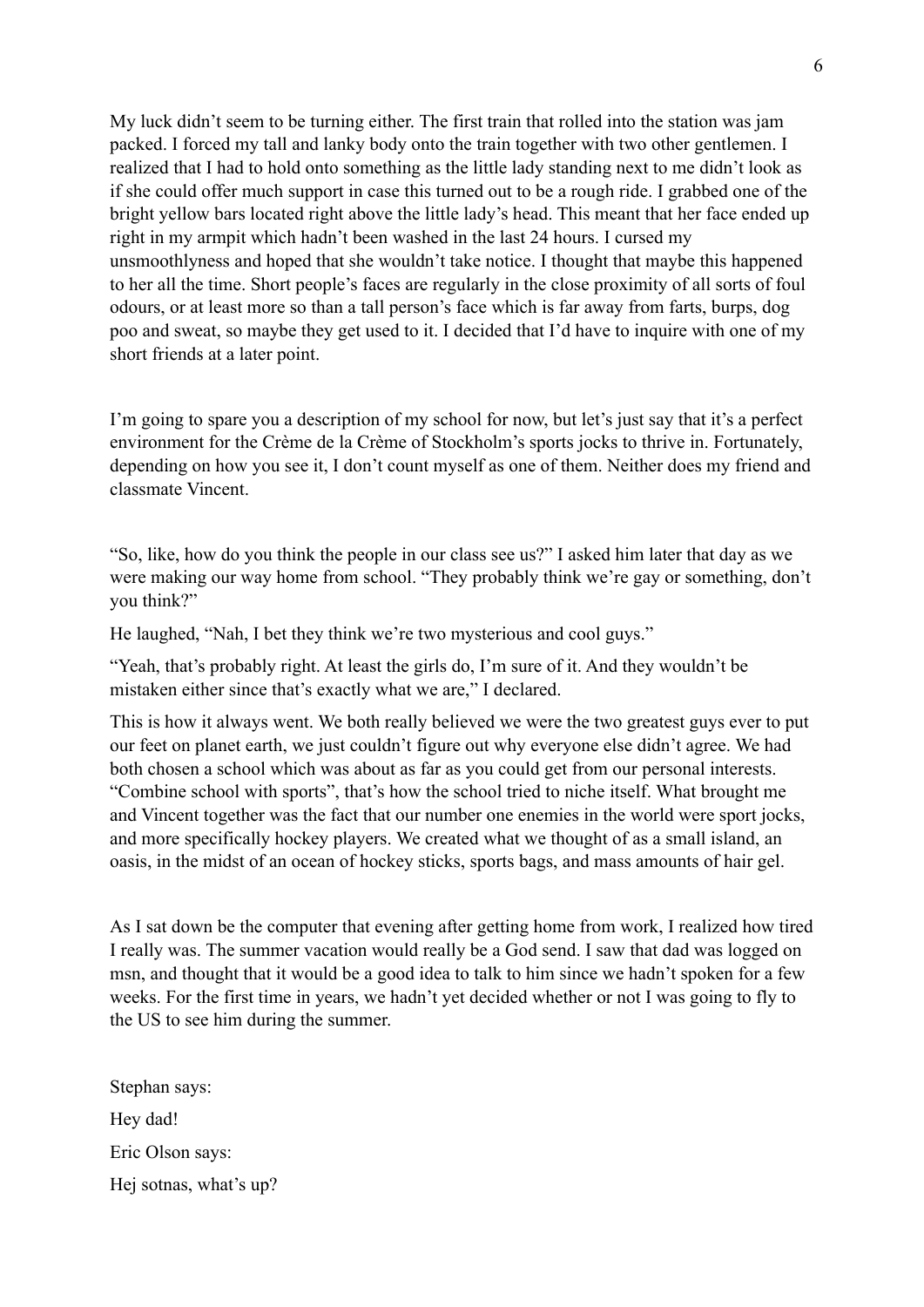7

Stephan says:

Nothin', just doing some homework, I just got back from work…

Eric Olson says:

Oh yeah? How many did you sell today?

Da Vince säger:

Hey a-hole, when was that religion assignment due in?

Stephan säger:

I don't know man, Monday maybe. Are you done yet?

Da Vince:

Oh shit, are you kidding me? I haven't even started.

Stephan:

Me neither, but stop harassing me, I'm talking to my dad.

Eric Olson says:

HELLLOOOOOOOO Earth calling Stephan.

Stephan says:

Oh, sorry

Stephan says:

24 or something like that, but it was sooo boring.

Eric Olson says:

Yeah, I can understand that, but I'm proud of ya for working this hard!

Eric Olson says:

I was going to ask you – do you want me to book the ticket now so you can come over here?

Stephan says:

Haha, yeah, sure. I mean summer vacation starts in like two weeks so the tickets are going to be really expensive, right?

Eric Olson says:

Yeah, I know, but what can you do? I can't stand the thought of not seeing you this entire summer. But money is going to be real tight this time, we're kind of on the edge.

Stephan Says:

That doesn't matter; I just want to see you. Book 'em!

Eric Olson says: All rightie, I'll talk to you later then!

Stephan says: Yeah, see ya later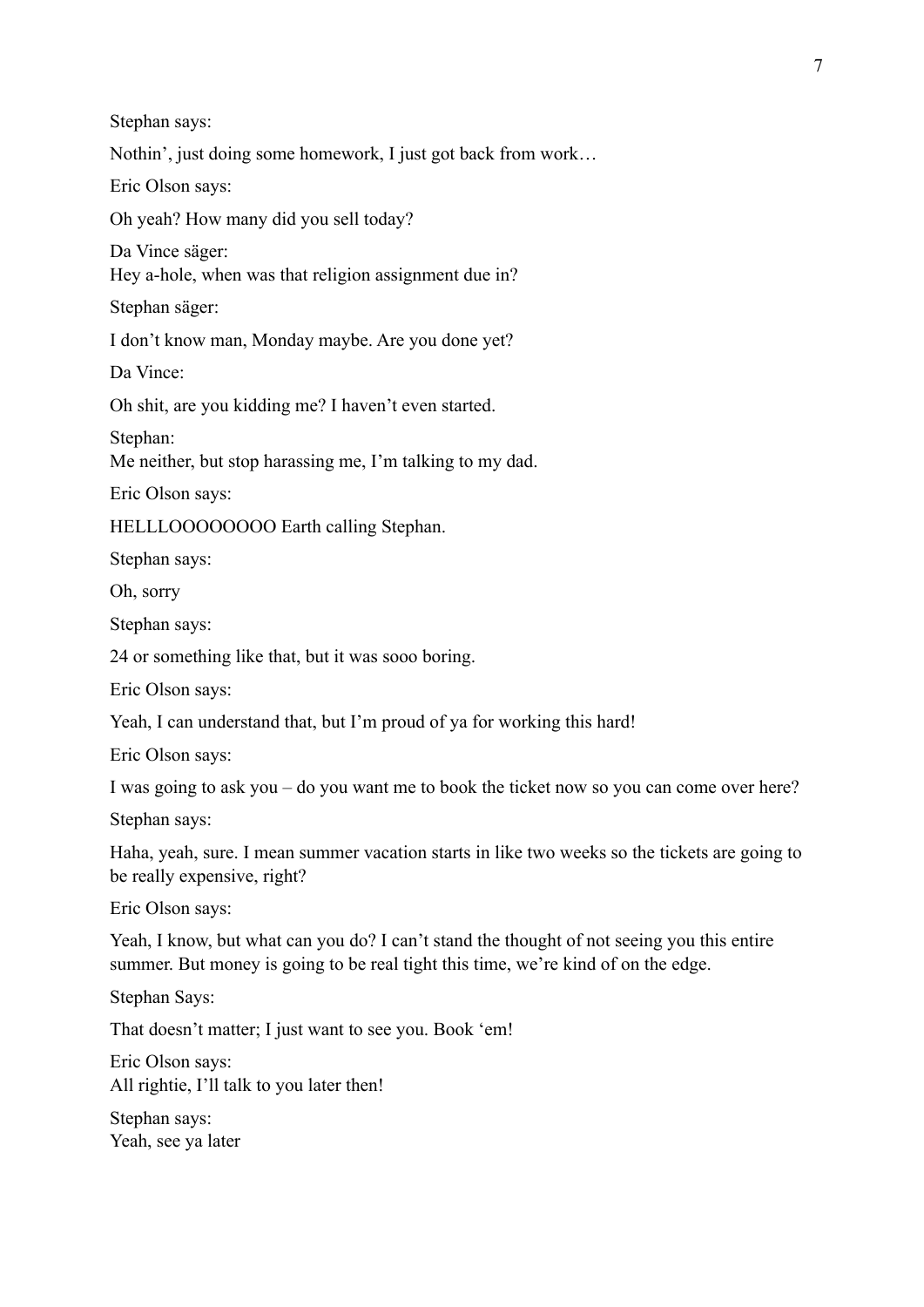Eric Olson says: Love \*\*YOU\*\*!!! Stephan says: Love \*\*YOU\*\*!!!

I lay down on my bed. My new job, telemarketing, was tough. The monotony of sitting for four straight hours reiterating the exact same phrase over and over again was immense. The company sold razors, socks and women's underwear. Over the phone. It was a strange job to say the least, but it gave me some much needed cash flow and that was all that mattered.

Travelling to America had sort of become like commuting to me, it wasn't exciting or scary anymore. Seeing dad was always fun, but the travelling itself was really more of a chore nowadays. I closed down MSN and sat staring at my desktop which consisted of probably 40 icons on top of a picture of me riding my mountain bike in the French alps last summer. The sun reflected off of one of the adjacent buildings sending a ray of light straight into my room. It was a nice sunny evening, but I didn't want to go outside, the combination of school and work had become so tiring these days that all I wanted to do when I got home was to go to sleep. I felt like seeing dad *now*, not in two weeks. I scrolled through my videos until the pointer landed on a video labelled "Codename Artichoke". I clicked on it, and immediately the opening scene of the documentary concerning my grandfather's death started playing before me. I fast forwarded past images of drugged American soldiers, an old New York hotel manager, and the current vice president, Dick Cheney, to get to the interview with my dad.

"What I had not realised, or excuse me, had not *wanted* to realise," he began, "was the extent of this all. What we're talking about here is not just the murder of one U.S. citizen, as horrible as that incident alone may be. No, we're talking about hundreds, maybe even thousands, of events, none of which will ever be acknowledged by the government. The murder of my father was just a symptom of what was going on during the fifties." He went silent, as if he himself had to take in the seriousness of what he had just said, before the screen went black and the film ended.

I had replayed this very episode of the movie at least 50 times during the last few months, not so much because I had trouble understanding what had happened to my grandfather, but because I enjoyed hearing my own father talk. That deep, very concerned voice that only he could muster was so comforting to listen to, however gloomy the words it carried with it may be. He somehow had the ability to tell you that the country was about to go to hell, but still make you feel like everything was going to be OK.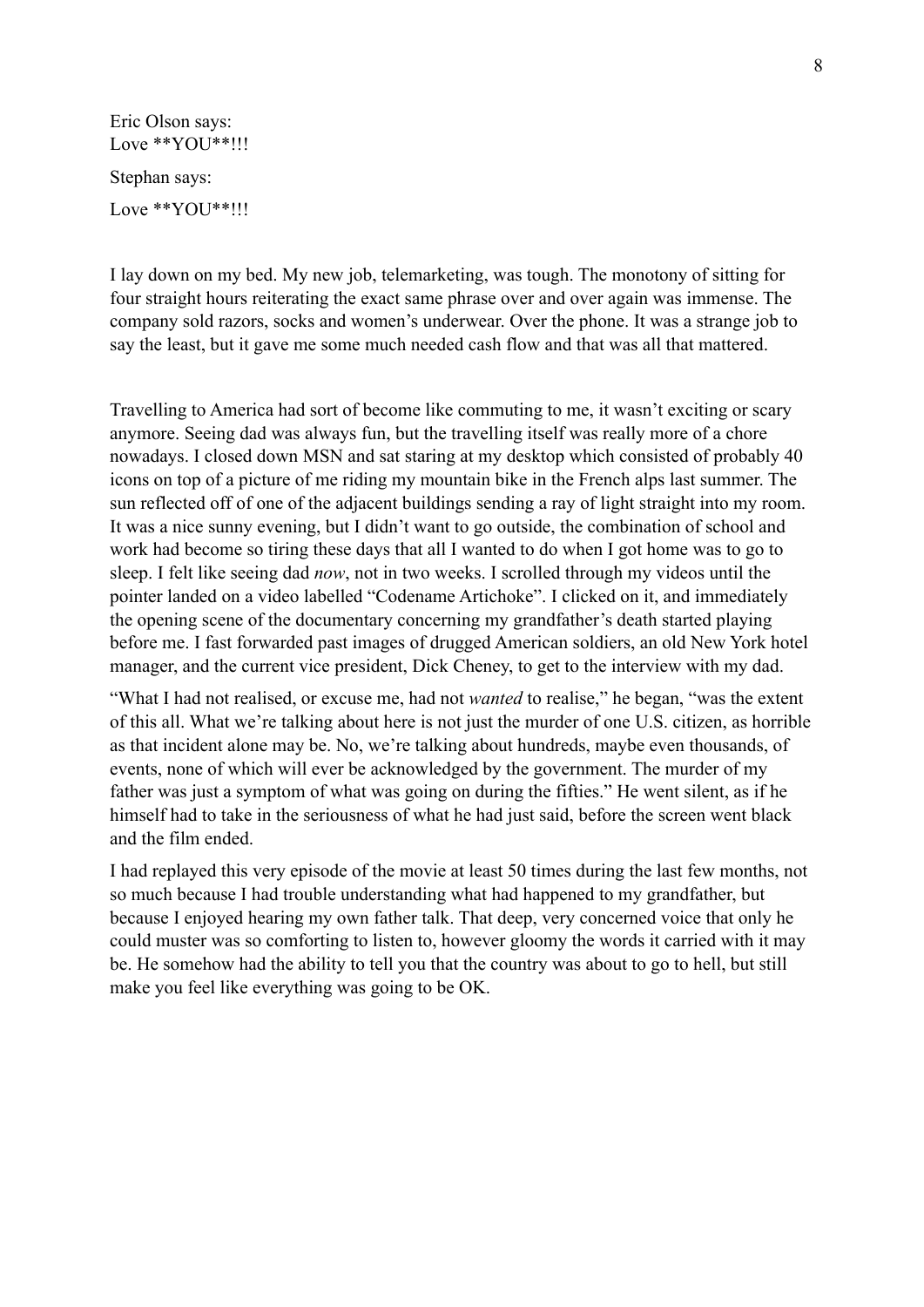# Chapter 3

Frank stood with a big bright smile on his face as he watched his youngest son Nils trying to learn how to ride a bicycle in the backyard of their house. Gravity was merciless to him, Nils fell again and again, but every time he just laughed and got back on his bike. Finally, Frank decided to go inside the house and find a broom.

"Where are you going dad? Look, I bet I can do it now," Nils shrieked when he saw his father going inside the house.

"Wait son, I'll be right back."

Nils wasn't used to the presence of his father. During his five year long life, Frank had been at work almost constantly. Late nights and early mornings had taken their toll on Frank as well; his face looked thin and drained as he walked out the door of the house with a broom in his hands. Nils watched, his eyes full of anticipation, as his father carefully attached the broom to the rear of his new, shiny bike.

"Why is there a broom on the back of my bike, dad? Nils asked when his father was done.

"I'll show you, hop on your bike." Nils looked at his father with sceptical eyes, but finally got on the bike. "Now start pedalling as fast as you can!" Nils slowly started pedalling and steered out onto the drive way, his father running behind him with one hand on the broom.

"Look dad, I can do it! I can ride my bike!" Nils shouted at the top of his voice. Frank gradually let go of the broom until finally he wasn't holding on to it at all. He stopped running, Nils kept pedalling. Suddenly, the little front wheel of the bike veered to the left while Nils kept going straight. He flew over the bars and landed on the hard pavement in front of him. Frank rushed towards him, but all he could hear was his son's muffled laughter. Nils stood up by himself and looked at his father.

"I think I can do it by myself now, you can take the broom off." His face shone with bliss at finally being able to ride his bike.

Fifty feet away from them Frank's eldest son, nine year old Eric, stood under one of the big oak trees, leaning against its trunk, watching his younger brother. He too, was not accustomed to spending time with his father. As he watched his brother giggling in Frank's arms, a pain set its claws in Eric's stomach. It wasn't a physical pain, it was mental. He didn't like seeing his younger brother stealing precious time away from him and his father.

Solemn, he walked back across the yard to yet another oak tree where his dog Prince lay basking in the sun.

"Hey boy, I can always trust you, can't I?

The dog lifted his head and looked up at the young boy.

"Yeah, I knew I could count on you," Eric said and hugged the dog lovingly.

Later that night, as Eric lay in his bed trying to go to sleep, he heard his parents discussing something in the kitchen.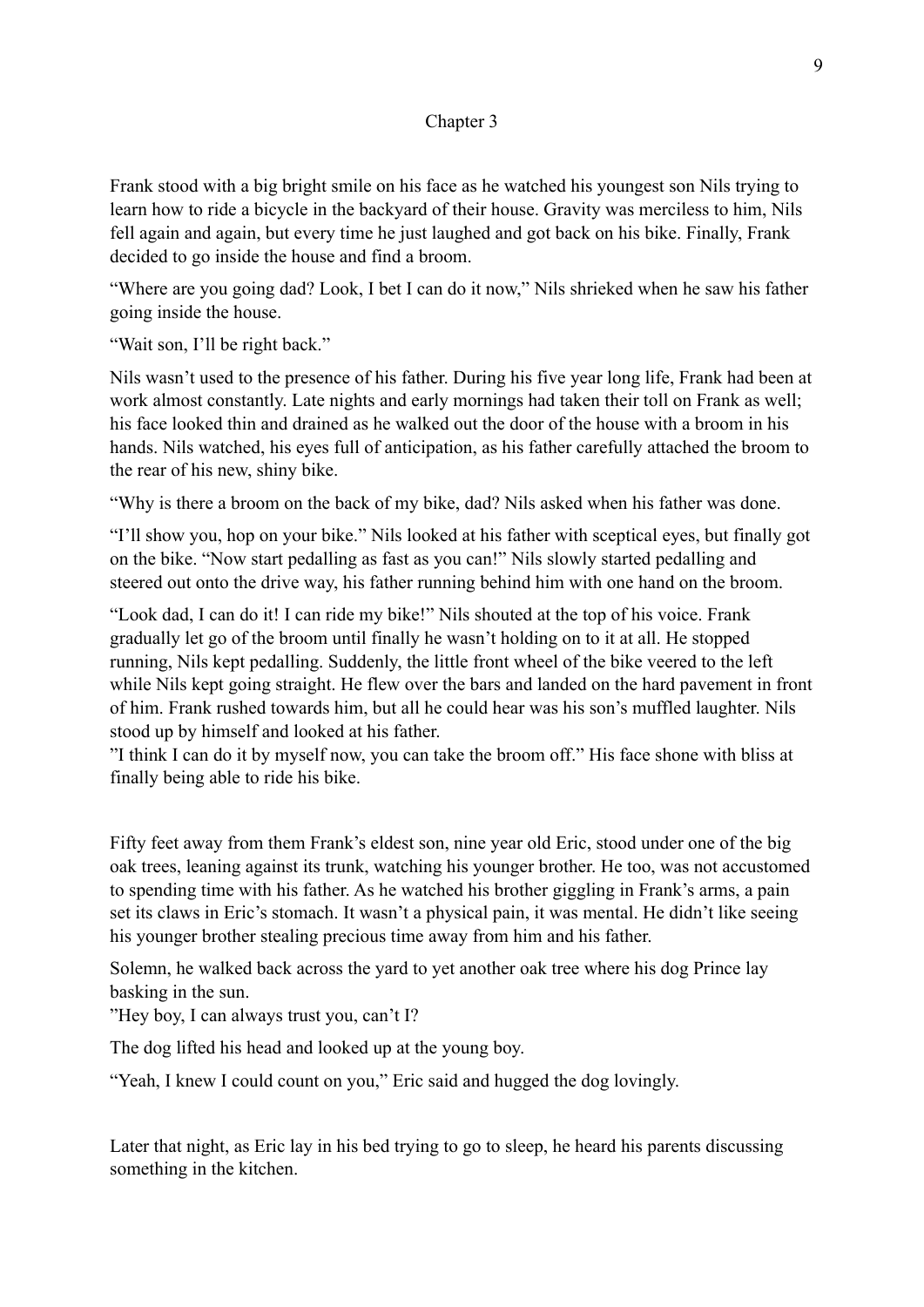"Alice, I need to get out of this program. You..you don't know what I've created. It's horrible. I want to have a normal job. A normal life for God's sake!"

"You have to tell me what it is that you've done in order for me to understand. I don't know what you're talking about. I have no idea what you've created," Alice said.

"I can't. I just can't. I could lose my army pension forever if this information came out." Eric got out of his bed and silently walked into the living room so that he could hear what they were saying. He didn't understand everything, but he knew it was serious.

"Now they want me to go Germany too," he sighed. "I'm screwed, don't you understand? I'm stuck with this now, they'll never let me go if I get in that deep.

Frank sat in one of the kitchen chairs with his elbows on the table and his now slightly balding scalp resting in his hands. Alice leaned against the refrigerator and looked at her husband. It seemed as though she didn't know what to say, she didn't know what words would comfort her husband. How could she? During the last few years of their marriage, Frank had completely stopped talking about his work. All she knew was that he worked at Fort Detrick, the army base close to downtown Frederick. Eric's mind spun faster than it ever had before. Why was his dad so upset? Was he going to die?

"Let's just go to bed, I'm sure you'll feel better about all this in the morning, you're just tired right now," Alice said, massaging her husband's shoulders lightly.

"You're probably right, let's get to bed," he said and kissed Alice lightly on the cheek.

Eric lay sleepless that night trying to figure out what he had heard that evening.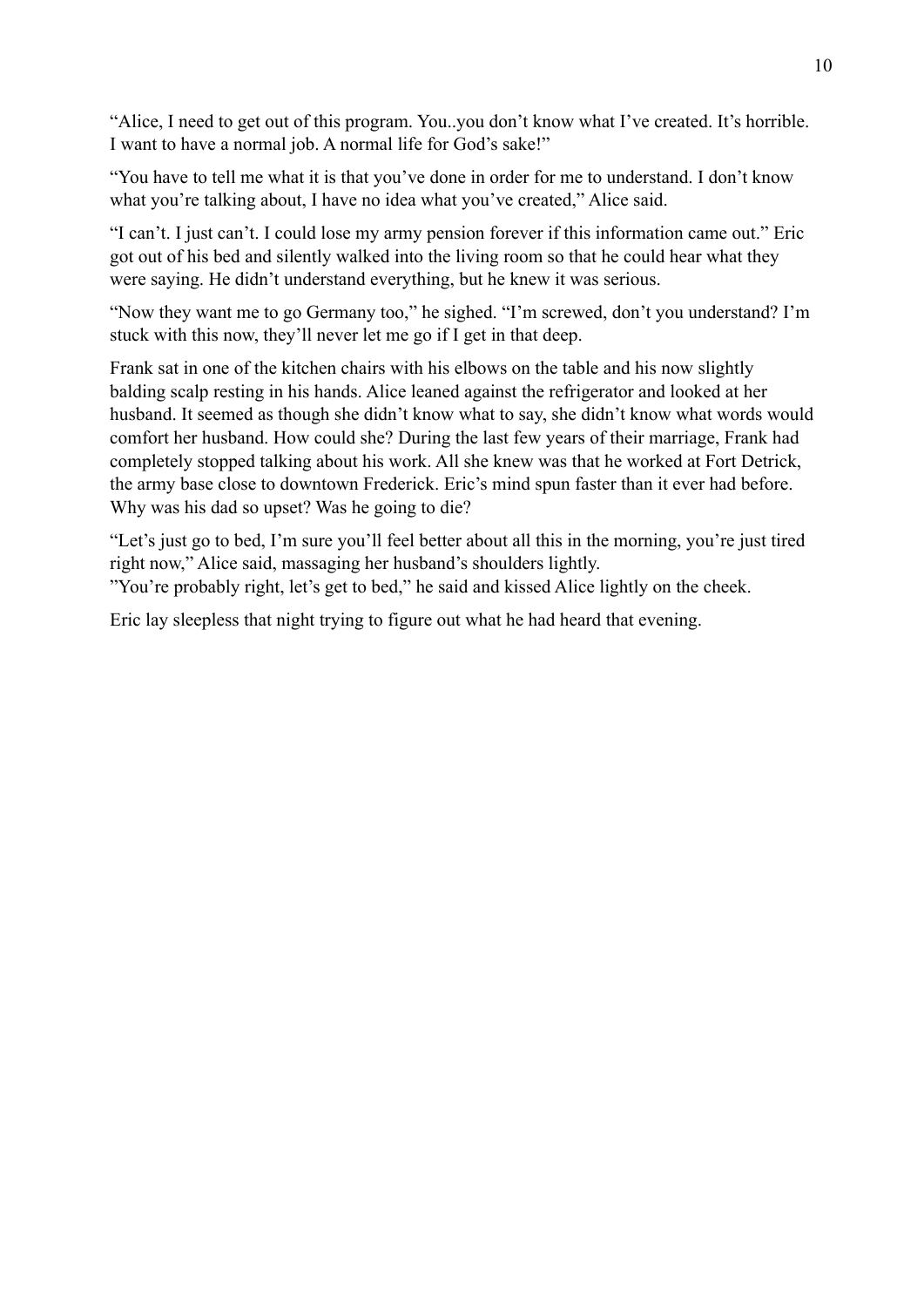#### Chapter 4

It was the night before I left for America, the last two weeks of school had flown by and I really felt ready to leave the country for a while. Though I did have mixed feelings about the trip, the thought that we would be on a very tight budget wasn't exactly delightful, but nonetheless it would be fun to see dad. I was sitting on the bus on my way to the suburbs of Stockholm reading Neil Strauss' rather unengaging *The Game: everything you need to know about picking up women*. I couldn't understand why the book I was holding in my hands had sold millions of copies world wide, but I thought that every single guy on the planet who'd read this book had probably thought the exact same thing. The bus made frequent stops on its way to Vincent's home in Skarpnäck, where I'd promised to reveal the inner thoughts of every woman to him. The only real tip the book had given was that you should, according to Strauss, "Walk with your legs far apart and your feet pointing outwards in order to give the impression that you have a large member obstructing the path of your legs". I was mildly impressed by Strauss' rather cavemanesque advice, but apparently he'd picked up Paris Hilton using this technique, so it was worth a shot.

The bus finally reached my stop, so I got off and quickly started walking through the chilly evening air. Skarpnäck wasn't exactly one's dream place to live, in the last few years it had become a bit notorious for crime and unemployment. My mother always made a point of telling me that she wanted me to stay overnight at Vincent's rather than walking to the bus stop by myself. I had always mocked her for it. Perhaps I had been wrong.

The evening proceeded nicely. I shared what little information I had exerted out of the 350 page book, and Vincent then, visibly disappointed by this meagre catch, suggested we play video games and eat chips the rest of the night. As his alarm clock inched closer and closer to showing 2:30 am, I decided it was time to leave. For some reason, as I got out of my chair, I clearly thought to myself that it wasn't a smart move to leave this late. But I did. Running towards the bus stop I was in a way glad that I was a bit late for the bus, there wouldn't be much time to stand by myself waiting. I passed two people sitting on the steps of their apartment building smoking. I stopped running and shot them a nervous glance, they looked at me and then smiled eerily at each other. I couldn't help but look back over my shoulder 40 feet later to see if they'd gotten up to follow me. Thank God. Maybe I was just being paranoid, a city kid out of his natural habitat. I checked my watch: 2:17, the bus would be there in five minutes, but I really didn't want to miss it, so I started running again. Two minutes later I reached the deserted bus stop. A car passed. I wheeled around to see if it stopped suddenly or made a U-turn. I was calming down a bit now, the bus would be here any minute. Behind me was a huge open field with a few houses at the far end. Not a sign of human activity anywhere.

A black old car passed me and made a left hand turn onto the road from where I'd just come and then came to a stop. Across the corner of the field I could see two guys jumping out and then speaking to each other loudly. One of them pointed at a nearby construction site towards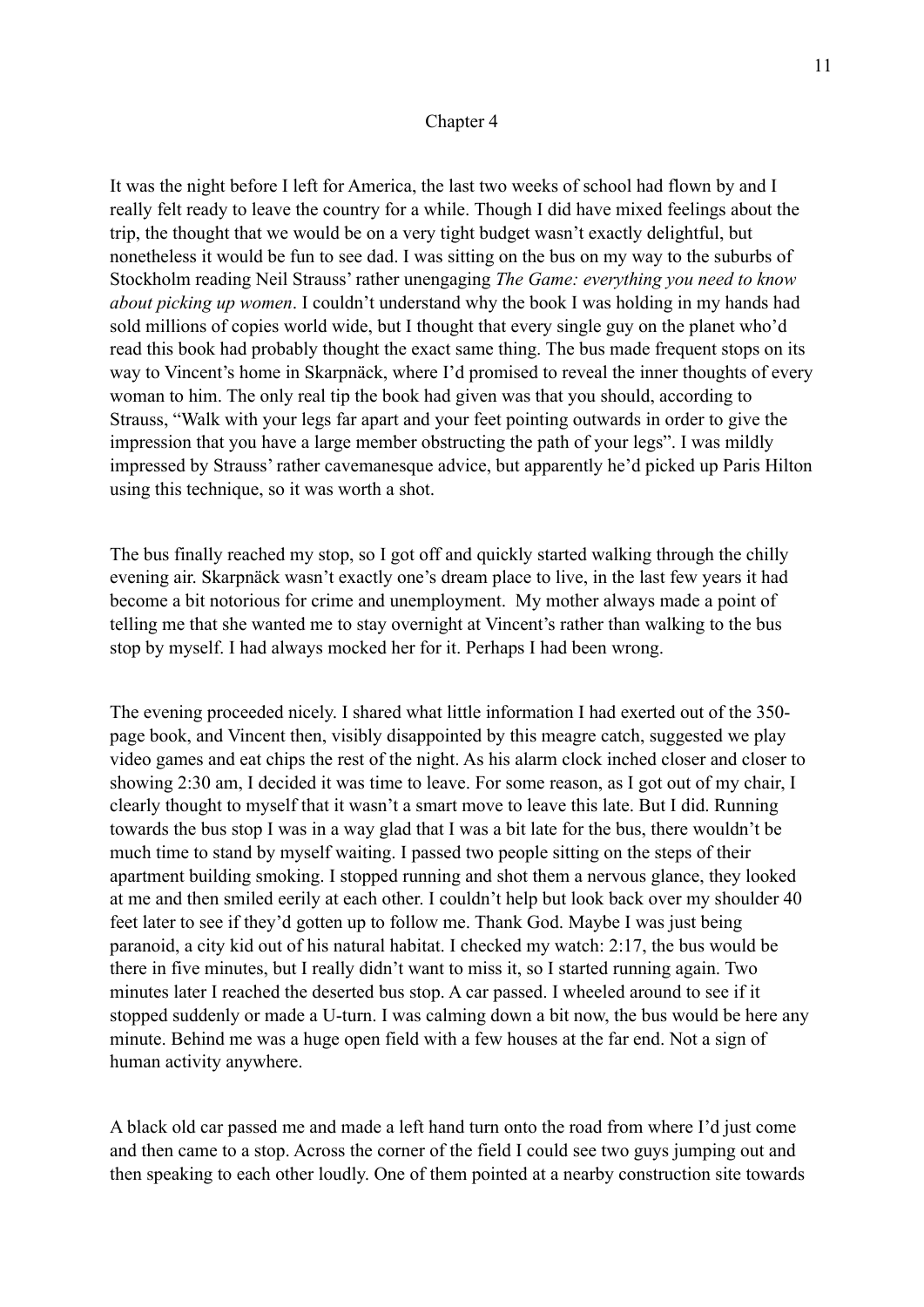which they then began walking. One of them jumped over the small gate and started looking for something. I remember smiling naively and thinking to myself that maybe those two guys were just the same as Vincent and I, always exploring new things. Ten seconds later I saw the guy jumping back over the gate with a big wooden plank in his hand. Shit. Now beginning to sweat heavily, I gazed down the long straightaway from where my bus would come. In the distance I could see the lights of the big, warm, safe bus coming towards me, but it had one more stop to make before mine.

Turning my eyes back to the two men, I now saw them walking quickly in my direction across the corner of the field with scarves covering their faces and one guy holding the plank in his hand. I stood stiff. Running was not an option, I had nowhere to hide in the open space and if they caught me they'd kill me. I just waited and prayed to God.

The bus would be here in 55 seconds, they'd be here in ten.

"Give us all your stuff!" the taller one of them shouted, the plank erect in his hand and ready to strike. After this moment, I don't remember much except emptying my pockets onto the ground in front of me and my heart beating so quickly I thought I was having a heart attack.

"Hi Stephan, what's up?" the shorter one of them said suddenly. I do remember hoping that this was all a joke my friends were pulling on me. I looked at him and realized that he was holding my ID-card in his left hand and that his right hand was inviting me to a humiliating hand shake. I took his hand in mine, in what has to be the most absurd moment of my life.

"We'll kill you if you call the cops," the tall one said as the short one let go of my hand. I turned my head away as if I'd just been slapped and realized that behind me the bus was waiting with the front door open.

"As you can probably tell, I've just been robbed, so I can't give you any money for the bus ride," I said to the bus driver in a voice of complete shock, still standing on the side walk. In what is likely the second most absurd moment of my life, his response was:

"I'm sorry, I can't let you on then." The door closed in front of me, and I panicked. I didn't even want to think about what these two thugs would do to me if the bus left me here. Bouncing my fists feverishly off the door, just as he was revving the engine I finally got him to open it again for me.

"Please, just let me on. I don't know what to do otherwise," I cried dramatically. He eyed me up closely, evaluating the truth in my words. This guy took his job too seriously.

"OK, get on," he said finally. "But I don't like this."

"Neither do I," I said, and climbed aboard

When my alarm clock rang the next morning my head was making itself heard in a big way. As I opened my eyes ever so slightly to peek at my clock, a headache stronger than anything I'd ever felt before emerged. The clock showed 07:45, my plane was to leave in just over 3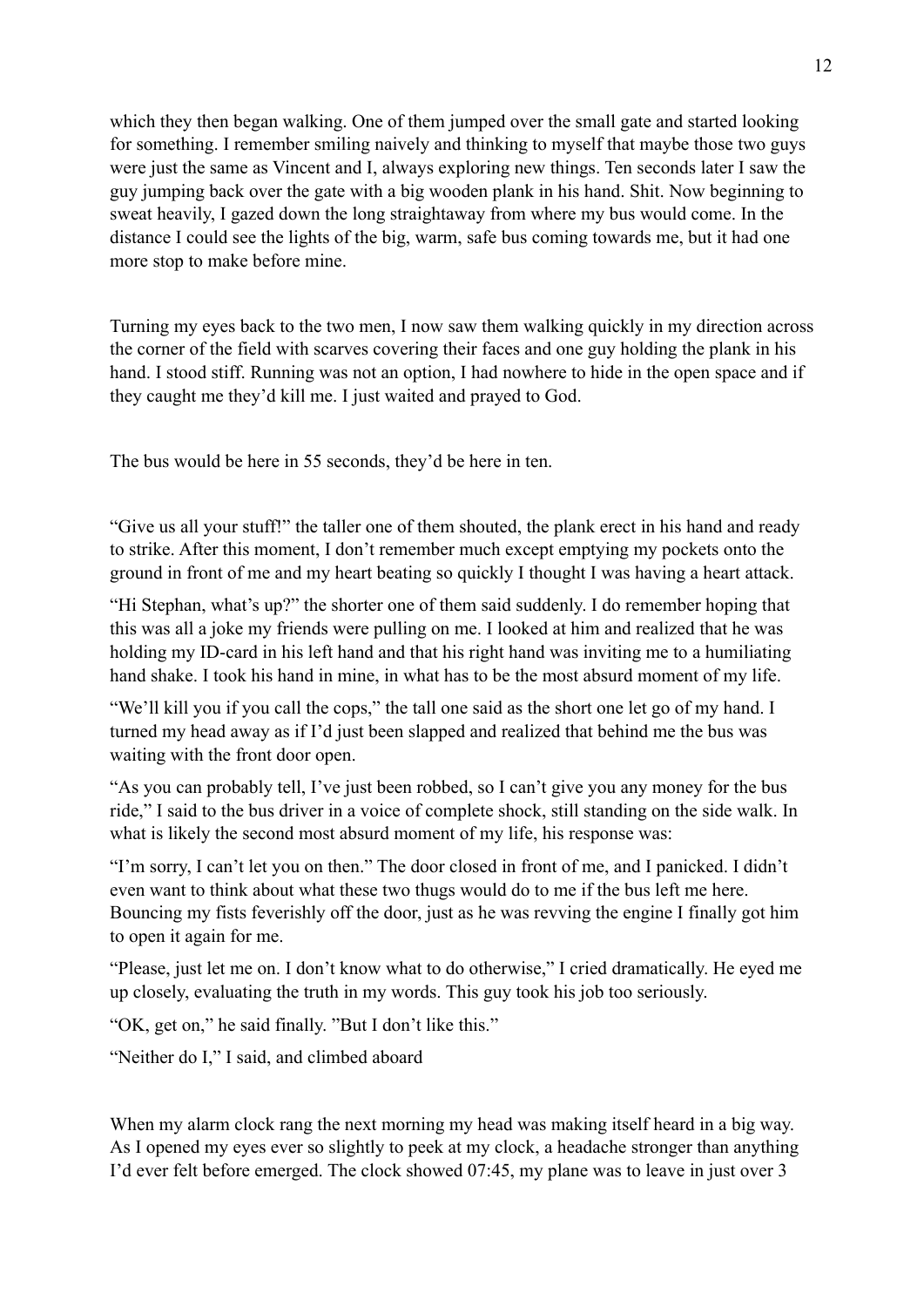hours. I felt my stomach ache as well, I hadn't eaten since an hour before the robbery, and I'd stayed up until 4'oclock talking to the police.

I put my feet down on the cold hardwood floor, I still felt a bit shaky and nervous since the night before. I could ear my mom rattling some pans in the kitchen, then the sound of hot water being poured into a cup. She immediately turned towards me as I entered the room, her eyebrows curled into a concerned frown.

"How do you feel sweetie? Did you get any sleep?"

"I'm fine," I said as if nothing had happened. "I'm just hungry."

"Oh, don't give me that! You've just been robbed, you're not fine. I'll make you some breakfast before we leave."

"There are people who have got it worse than me you know?"

"That's no excuse for not accepting your true emotions."

"Whatever, I'm going to take a shower," I said, a trace of unwanted arrogance in my voice. I knew she was right, that I shouldn't just brush this off as if it hadn't happened.

An hour later we pulled into the parking lot at Arlanda airport, just in time to meet the requirement of checking in two hours early.

"Are you sure you want to go? You've been through a lot in the last 24 hours and you look very tired. Maybe we should rebook the flight," mom said, still with that concerned look glued to her face.

"Mom, please, I'm OK! I actually just want to get away from this place." She didn't look content, but there wasn't much she could do but accept my decision.

"Alright, let's go inside and get this over with"

"How many will be travelling with us today?" a cross eyed woman at the check in counter asked. I couldn't be quite sure if she was looking at me or mom, perhaps it was both.

"Just me, I said. I wasn't in a talkative mood. I handed over my freshly made American passport and the ticket.

"Give the lady your Swedish passport as well honey, she might need it." Mom said caringly.

"This is my 43rd trip, I know the rules, just relax please."

"Yes, I only need the one passport actually," the check-in lady said. I shot a weak smile towards mom.

"Let's get going," I said as the cross eyed lady handed me my documents. Leaving mom was tough every time, so getting our goodbyes over with quickly was essential. After giving her one last hug I turned around and walked towards the security check point. Finally I was on my own, if only for 12 hours.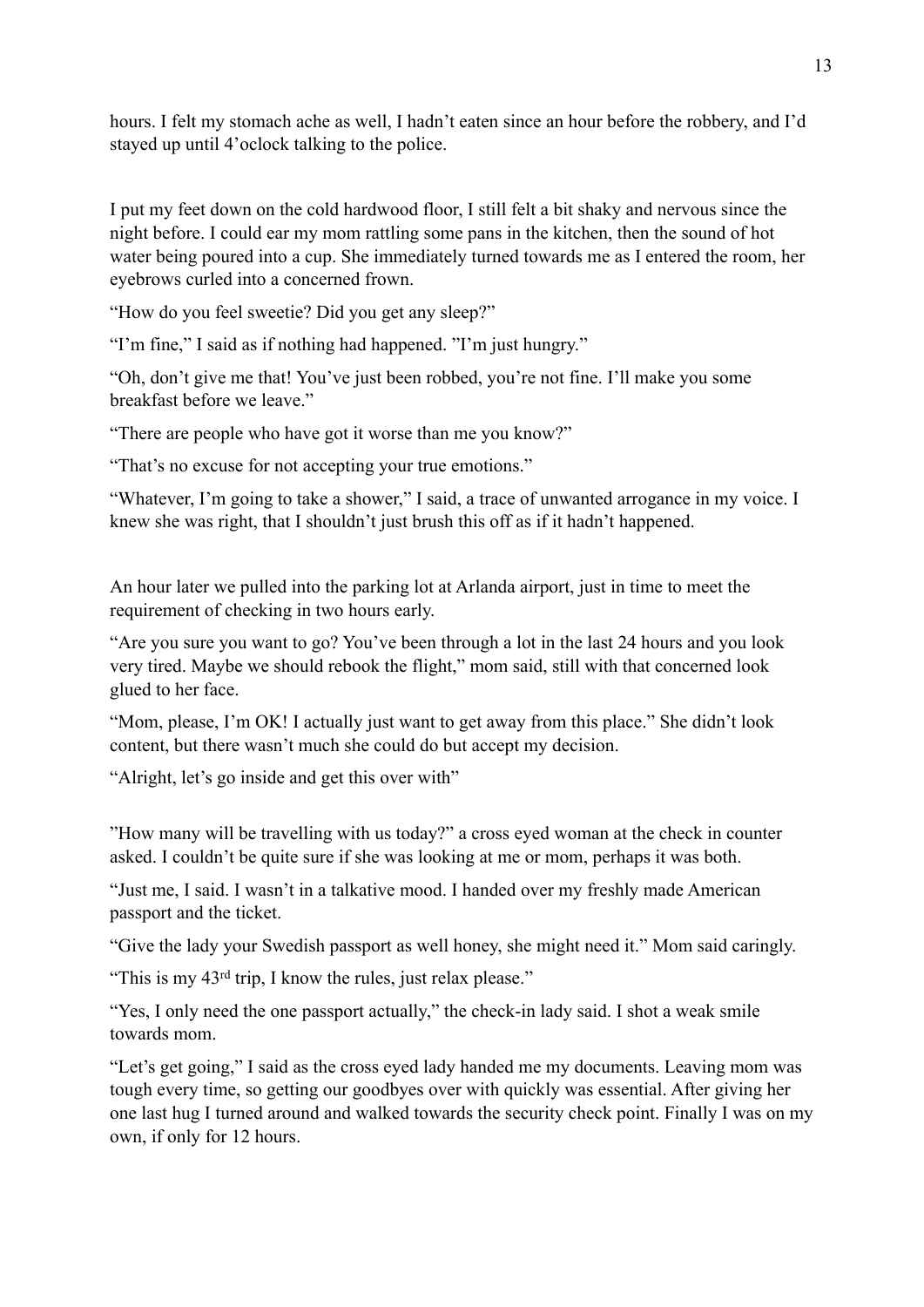Walking towards those automatic sliding doors at Washington Dulles airport was, as always, a nerve racking experience. Not seeing your dad for six months or more just makes you want to leave that stupid luggage cart and charge through those doors at full speed, but nevertheless you want to make the moment last forever. Knowing that you have six week to spend in the land of the free together with your beloved father is not for the faint of heart. As the doors finally swung open I could see an ocean of bobbing heads in front of me, paired in two, the bodies attached to the heads embracing each other in warm hugs. I nervously looked around me, searching for my dad's blackish grey hair. I spun around to examine the people behind the glass walls to my left and right, but all I could see were the relatives, friends and spouses of my fellow travellers, dad was nowhere to be found. As I pushed my cart through the masses of people blocking my way I suddenly got a glimpse of his white worn out t-shirt which read "Jazz train". He soon saw my lanky body and walked in his slow, controlled stride towards me.

"Nej men ar du har?" he said in the awful Swedish that only I could understand. He gave me a big long hug, one of those hugs where you're not really sure if your fellow hugger is ever going to let go or not.

"Yeah pops, I'm here now", I said, Smiling.

"Gosh, look at you! You're probably a full foot taller than last time I saw you. Now I can't call you shortstack any longer, you've become a tall drink of water!"

His face looked a bit tired, and perhaps a little bit older than last Christmas. The past six months had not been kind to him.

"Come on, let's get out of here, this place is way too crowded and I need something to eat." With his heavy arm around my shoulders I started pushing people out of my way using my cart in the same way that Americans use their SUVs on the streets.

Sitting in the old Volvo making our way down the blossoming route 15 from Washington to Frederick, the small town that my dad lives in, I often felt a sort of hopelessness. The contrast between America and Sweden just seemed unimaginable during that car ride. The extreme heat Maryland encountered during July combined with all the enormous trucks and SUV:s spewing out carbon dioxide into the atmosphere really got to me for some reason. The heat symbolized the growing problem of excessive amounts of carbon floating around in the air, while the drivers of the SUVs and trucks embodied the cause. And it wasn't just the cars, it was the people in the cars that really ticked me off. There was something so egotistical about sitting by yourself in a car three times as big as a normal one. They were probably listening to country music as well, those bastards, and eating Kentucky Fried Chicken.

24 hours later, we were seated in our usual lounge chairs by dad's swimming pool. Just sitting around the pool is undoubtedly dad's favourite summer pastime. Getting him to get out of his chair on one of those perfect summer days is virtually impossible, even getting him to walk up to the house to get a coke or some sandwiches is a major operation. He likes to call himself one of the country's biggest inaction heroes, but as a matter of fact, sitting by the pool is one of the few places where his sometimes brilliant mind really springs into action. It's where he does most of his writing and big chunks of his thinking.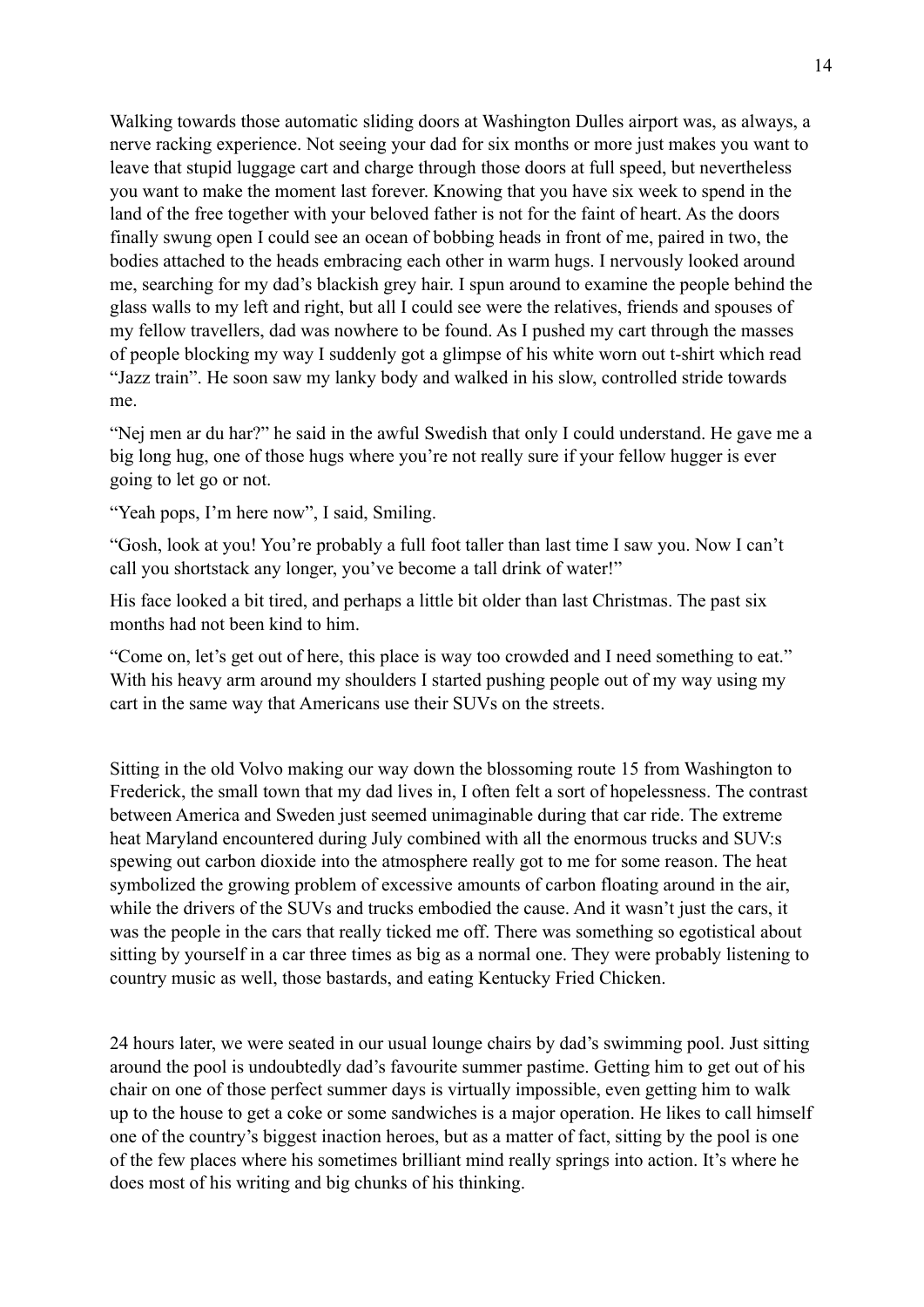On this particular June afternoon he was sunk in deep thought about the relation between the mind and pictures. As I leisurely flipped through the latest issue of *mountain biking UK,* he found a paragraph in his book to be so intensely mystifying that he had to move his already professor-like glasses to the point at which they almost fell off the tip of his nose. His eyes squinted as he tried to take in this new information.

"Man, this is turning out to be a scorcher, isn't it?," I said, trying to pry his mind from psychology and move his attention to me.

He reluctantly lifted his head and looked at me with lazy eyes. "Yeah, it's a hot one; you want to take a dip in the pool?"

Dad never took more than a "dip" in the pool. He wasn't one for swimming around for hours in there, despite having to pay thousands of dollars to get it up and running every year. He just liked sitting around looking at the crystal clear blue water for hours and hours each day.

"No pops, let's do something else. I'm tired of sitting by the pool all day, every day. You want to go into Washington and take the ol' Urban Walk?" The urban walk was our only break from being in a place like Frederick, Maryland, a godforsaken little town an hour outside of Washington D.C. The urban Walk consisted of driving to Shady Grove, the last metro stop on the red line, taking the train from there to Dupont circle and then walking from there, through some nice neighbourhoods, to Georgetown, a very hip area of Washington.

"Maybe that'd be a good idea, are you really ready for your first urban walk of the summer?" he said with a smile.

"Yeah, I think I can handle it. Anything but just sitting around this place, I can handle." We both laughed and went inside the house to get dressed.

As the car slowly started working its way up the old and battered Holter Vista Drive I felt, as I always did when we set out for Washington D.C., a sense of freedom. At last we were going somewhere. The last few weeks of stress had really taken its toll on both of us, especially my dad. We were now rolling at a steady pace down 270, signs pointing us towards Baltimore and Walkersville blurting past my window. I liked to watch my father drive the old Volvo, imagining what kind of complex thoughts were going through his brain and how he felt about the latest piece of bad news he had received.

"I can't believe that this asshole Harry didn't call me", dad said in his typical angry but tired voice. "I told him I really need to know what's happening at all times, but what does he care? The guy really doesn't give a damn."

"Yeah, I'm not sure what to say, I have no idea why he hasn't called you, but I'm sure it's nothing serious." I replied in an equally dreary manner.

"Well, a damn lawyer should keep you updated whatever is happening, and I've told him that *so* many times. Anyhow, discussing this is about as rewarding as trying resolve world poverty."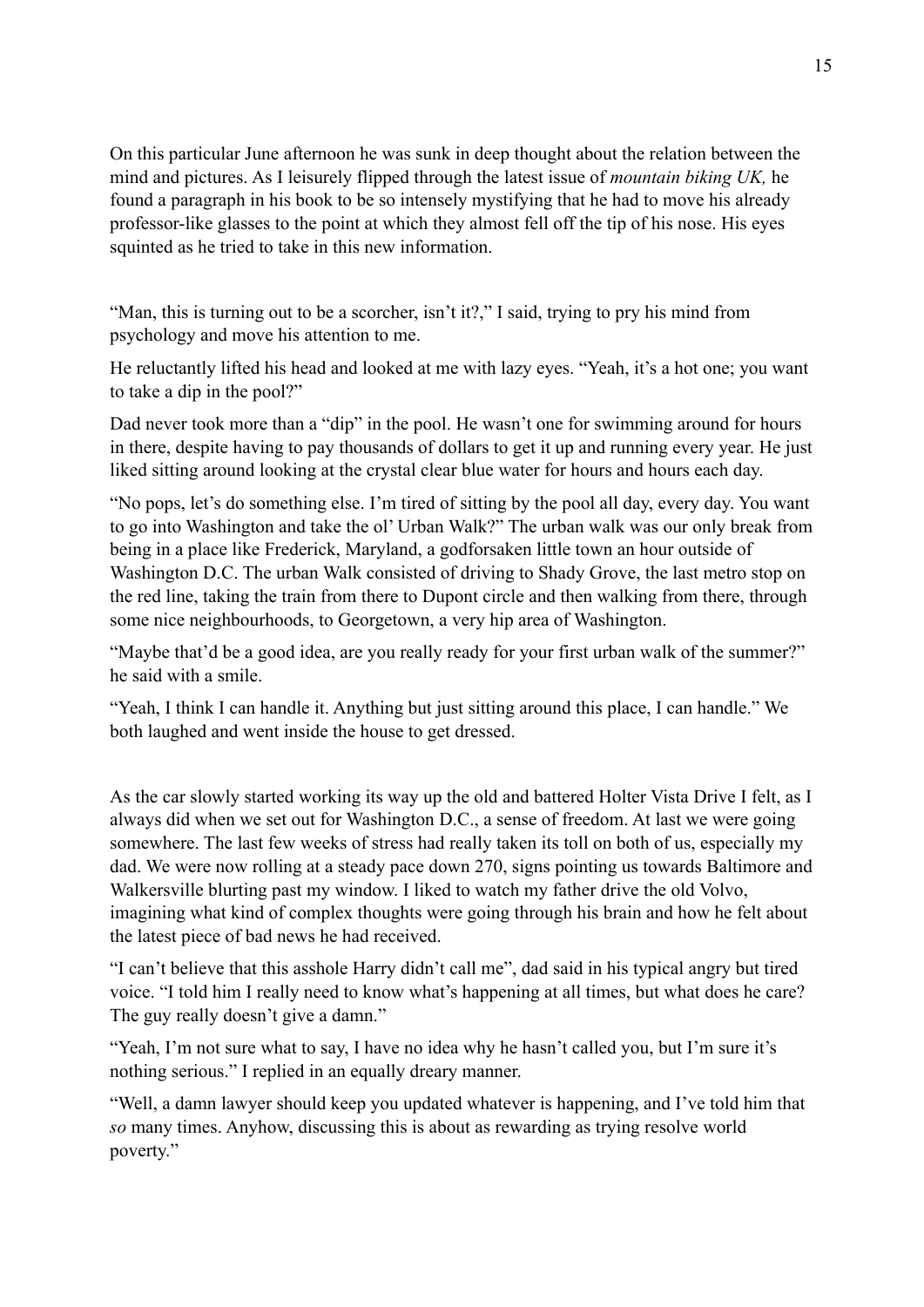Dad was an expert at having 10 balls in the air at all times. Harry was his lawyer, a man who he hated to no end. The need for a lawyer had become apparent during the last few years since dad was dead set on suing the American government for the murder of his father. At the same time, dad was writing a book and trying to get a movie produced, all on the same subject. In addition to that, he was always looking for a way of starting up a practice in his original profession: psychology. He was, as I often pointed out, one of the country's great visionaries.

As we pulled into the parking lot in Georgetown his mood had improved somewhat, but we both knew that the only way for him to get out of this state of mind was the "urban walk", our own trademark stroll through the quiet and peaceful neighbourhoods between Georgetown and Dupont Circle.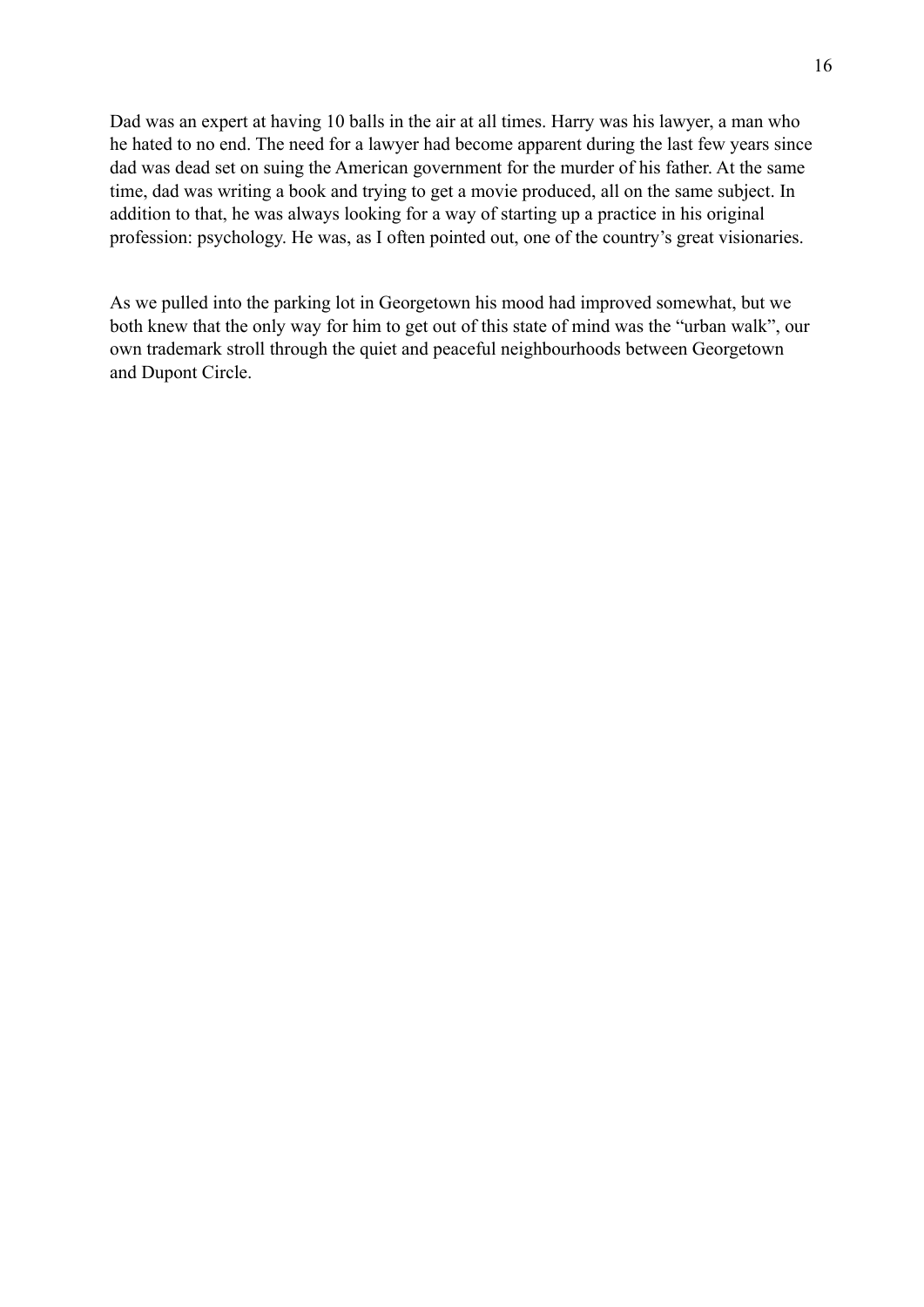# Chapter 5

Frank never enjoyed leaving his family, but this time it was even worse. Travelling to Europe was completely new to him, and plus, something just didn't feel right about this particular business trip. The whole family was gathered in the driveway of their newly built home as the sun was setting on this brisk Monday evening. Frank was dressed in Khakis and a blue shirt, his hair was still wet from the shower he had just taken.

"You be good to your mother now, and do your homework while I'm gone", Frank said in his typical fatherly voice.

"We will dad, and I know I'll be able to ride my bike when you get back", Eric proudly declared in his equally typical boyish tone.

He gave each of the children a long hug. "I'll be back before you know I'm gone, don't worry." He kissed his wife Alice good bye before he got into the back seat of the big black Buick Roadmaster and closed the door. As the car slowly moved down the lane he rolled down his window and waved.

His chauffeur was not the talkative type, Frank moved from his seat right behind the driver's seat to the right side of the car so he could get a better look at him. Frank could see the eyes of his driver darting into the rear view mirror in order to see what he was doing.

"You OK back there Mr. Olson?" he asked in a stiff bland tone with a touch of a southern accent.

"Dr. Olson, if you would. And yes, yes I'm fine, I just don't like sitting in direct sun light."

"Oh, I'm sorry about that Dr., my head's not on my shoulders this morning."

"How long have you been working for us, son?" Frank asked to get a change of pace.

"Uhh, 'bout two years or so."

"You like the job?"

"Well, I always liked driving, so I guess it's all good, but my father was a dentist back in Jacksonville and that's what I'd like to end up doing as well," he replied in a dreamy voice. The car was now smoothly swaying along Route 355, corn fields lining the road on both sides. Maybe dentistry wouldn't be such a bad profession after all. He could get out of this mess he'd gotten into and start a completely new life, far far away from chemical weapons and animal testing.

As soon as he walked through the modern sliding doors at National airport in Washington D.C. Frank spotted his two colleagues and travel mates for the trip; Francis Winfield and Stanley Royce. They stood leaning against one of the big pillars chatting up two Pan American flight attendants. The girls giggled as the boys were obviously turning on their charm. Suddenly a tall and handsome man in a pilot's hat and suit emerged from behind the pillar, without even looking at Stanley and Francis he put his arms around the two beautiful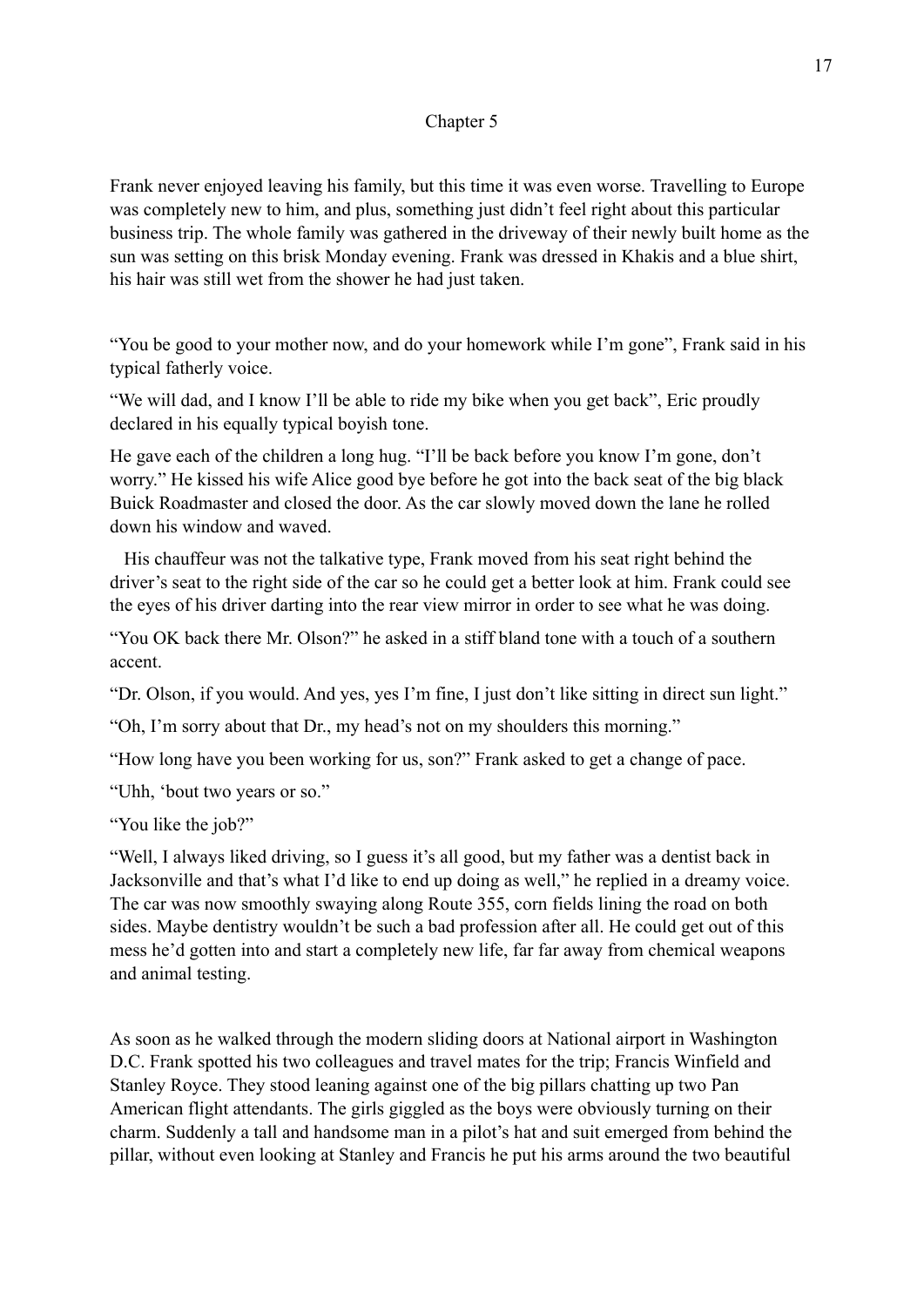women and calmly walked away with them. As soon as they had disappeared out of sight Frank walked up to greet his colleagues.

"Guess guys like us stand no chance against pilots huh?" Frank said jokingly.

"Nah, I could tell they wanted us, they were probably just late for a flight or something," Stanley said thoughtfully. Stanley was a real ladies man who couldn't take no for an answer. Of course that was true not only with the ladies but also with his work.

Frank was a bit hesitant to travel with these two, as he recalled them, rather unreliable guys. Last time he had met them was during a conference in Minneapolis, and the only memory that still resided in Frank's brain of Stanley and Francis was not a fond one. He often replayed that conversation he had overheard through the door of room 159 at the Blue Streak Motel in Minneapolis.

"I'm not saying I support the Nazis," Francis had begun, "but I do think it's good that they're clearing out a few of those greedy damn jews." Then the muffled sound of two whiskey glasses cheering accompanied by laughter. This had all happened a few years ago, and Frank was glad that they all worked in different parts of Maryland so he didn't have to spend time with them since he still felt chills of anger as he recalled what he'd heard.

As he stood there at National Airport quietly observing his so-called colleagues Frank couldn't let go of the notion that they were very different from him. He promised himself not to trust them during this journey.

"So, you wanna get this show on the road or what?" he said. Both Stanley and Frank nodded and the trio started walking towards the gate.

"Ladies and gentlemen, we will now begin our descent towards our final destination of Munich Riem Airport. Please fasten your seatbelts and you should be safely on the ground within 30 minutes. The crew and I would like to..." Frank looked over to his left where Stanley and Francis were both asleep. As he turned to his right he was reminded of what a hellish flight it had been. He'd ended up sitting next to an unbelievably fat and obnoxious woman from, as she herself put it, "the very beautiful and developed" capital of North Dakota: Bismarck. From what he'd heard, it would more accurately be described as one of the most boring cities in the world. The woman had gone into a long harangue about how much she wanted "my little Dwighty Dwighty" to win the approaching presidential election against Stevenson. Frank had avoided looking at her, shaking his head or making any other signs of listening of hope that she would eventually stop. Despite his efforts, this woman, who also failed to introduce herself, had kept on talking about Dwighty-Dwighty, the wonderful climate of Bismarck, and her thoughts about thin women not having as much to offer men as she did. Frank quietly thought to himself that the probability of her name not being Candy was slim to none.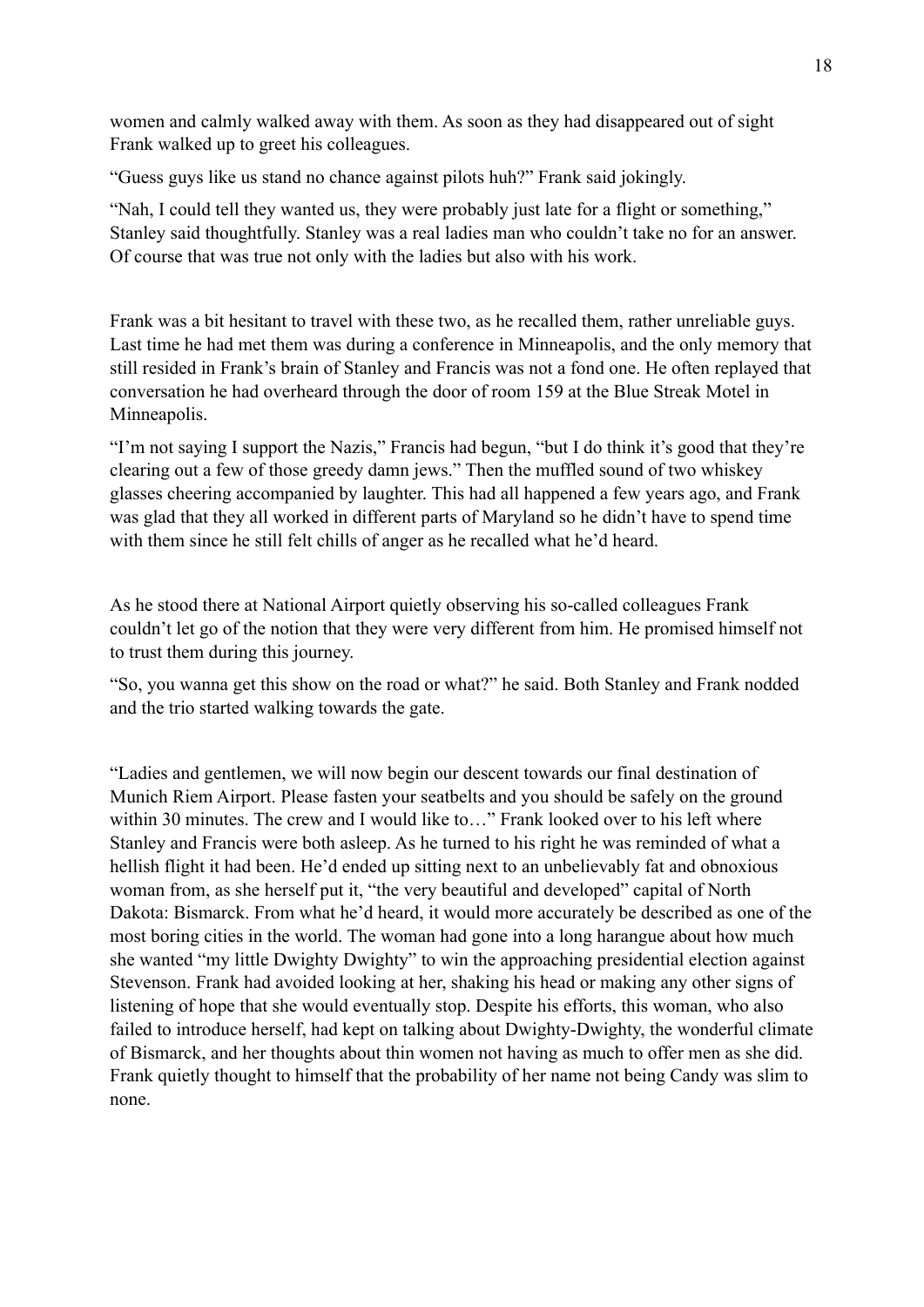Frank wasn't entirely sure what to expect as he walked out into the main hall of the airport. Would the city still bear scars of World War II bombings? Were the Germans still pissed off at the Americans? He didn't have much time to think about this as he could see Stanley, whom he had lost while getting off the plane, standing at the opposite end of the hall waving. Walking up to Stanley with Francis in tow he could see that he stood next to a tall and rather stiff looking man holding a sign which read "Winfield, Royce, Olson". Frank held out his hand to greet the man, but he simply nodded his head at an exit and started walking. Retracting his hand, Frank looked uncertainly at his colleagues who exchanged glances, snickered and set off after what Frank presumed was their socially dysfunctional driver. The first thing he noticed as they walked out under the German sky was the air. It felt so fresh and crisp, a bit like it feels right after a big Maryland thunderstorm. The four of them walked in silence until Jürgen, as Frank's vivid imagination had decided to call the driver, stopped beside a sleek looking and oh so stereotypical black Mercedez. He unlocked the doors and got in the driver's seat while Francis was quick to grab the passenger side front seat Frank had barely closed his door before they were off into the German country side.

The further they travelled, the more dramatic the landscape became. At first they had driven past green pastures with cows and horses, now the clouds were gathering as the car gained altitude. They were headed for the mountains.

"How long before we're there?" Stanley inquired. Jürgen gave him a long nasty look taking his eyes off the winding road for more than five seconds. Finally he held up four fingers on his left hand and one on his right, letting go of the wheel completely.

"What the hell is that supposed to mean?" Francis shouted angrily from the back seat. "1 hour and 40 minutes, 4 hours and 1 minute, 5 hours? We've been in this car forever!" Stanley nodded, clearly agreeing with Francis. They had obviously missed the fact that the driver had just exhibited a rather ungainly feature: his left hand only had four fingers.

After another five minutes of climbing up roads not much wider than the car itself the driver made a sudden left turn up onto a well hidden gravel road. Stanley nervously glanced over his shoulder at the two back seat passengers. Metal fences lined the road which was completely straight, there were no turns whatsoever. After ten minutes of absolute silence, tension started to gain in the car. Ahead of them was a small hill which covered whatever lay in front of them.

"Aalmoost deer," Jürgen exclaimed with a smug smile on his face. Francis leaned out his window and extended his neck in order to see above the top of the hill.

"Holy shit..." he whispered, his head still outside of the car.

"What, what is it," Frank said.

"It's the biggest damn building you're ever going to see. That's what it is." Stanley replied, his head now also hanging out the window.

As soon as the car reached the top of hill, the three of them gasped in awe. In front of them lay a building easily twice the size of the pentagon.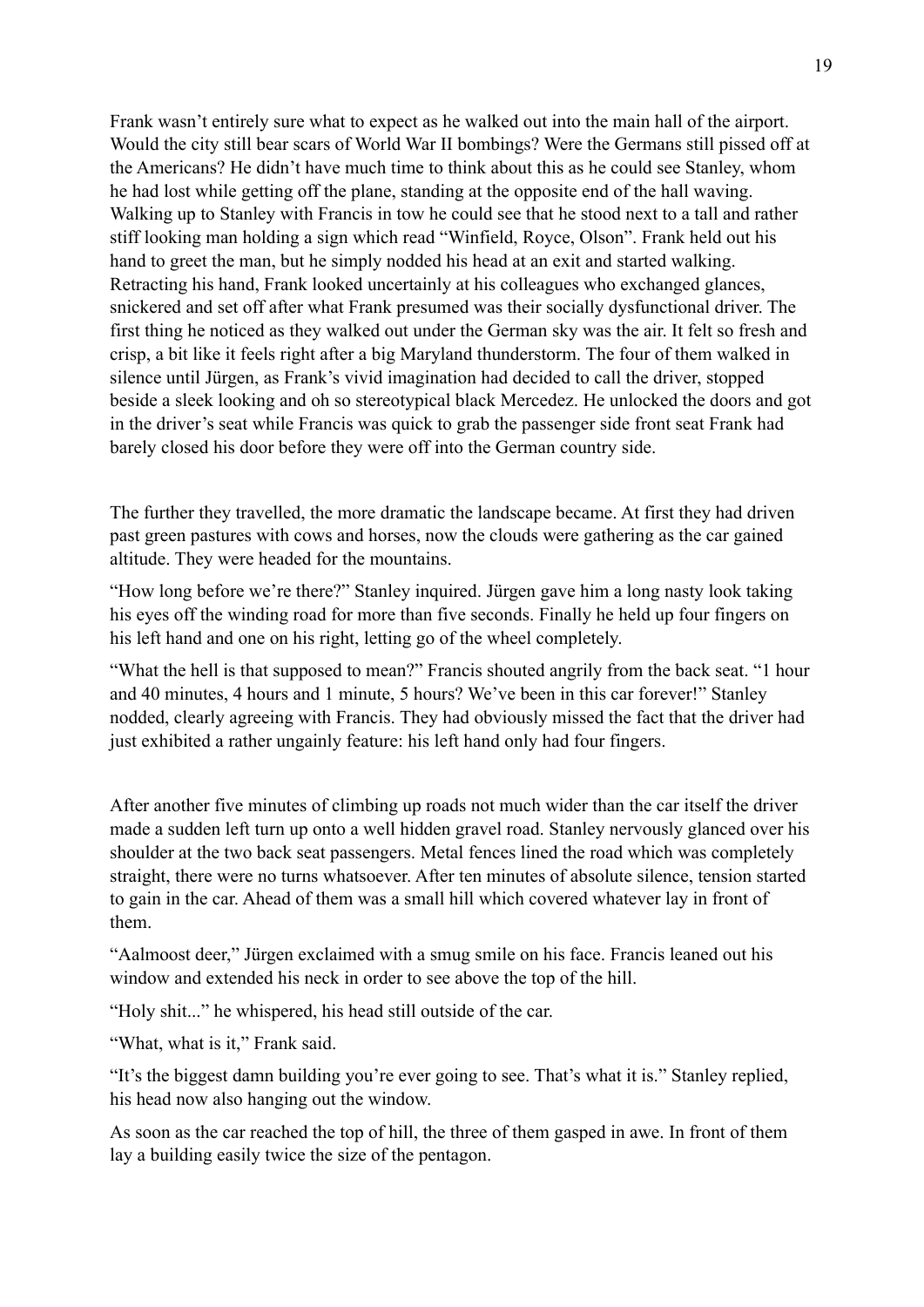"It's big, yes?"

"It's enormous," Frank muttered. The building was divided into five smaller what appeared to be completely square sections.

The car slowly pulled up to a structure marked with the letter D. It was the first complete stop the car had made since it left the airport.

"Get out," the driver said in his broken English.

"Boy, these German chaps sure know how to treat their guests, don't they?" Stanley laughed sarcastically. Frank fantasized about how it must feel to be a POW in Germany if this was how they treated visitors.

"OK, it's been a long trip, but let's settle in for an hour or so, and then we have to get to work," Stanley ordered. Frank was astounded at his self discipline. Who would have thought that a guy like Stanley would want to get straight to work after a 15 hour trip? He looked at his watch and discovered that it was 6 o'clock. The sun stood high in the sky, way too high to be 6 o'clock.

"What time is it?" he asked Francis who still stood in complete awe looking at the buildings.

"Uh, I think they're six hours behind overseas, so it must be 12 o'clock noon," he said.

Frank cursed himself for not remembering such a simple thing like that on his own. He set his watch to the correct time and then went to collect his baggage from the big Mercedez. Together with Stanley and Francis he then followed Jürgen across a small patch of grass that separated what looked like laboratories from the housing blocks. He led the group to a lower building with only two floors that actually looked a bit nicer and more hospitable than the other buildings.

"This is where you will stay during your visit in Germany," Jurgen said, as if they didn't know which country they were in.

His colleagues immediately flung open the big wooden front door and rushed inside in order to get first pick on the rooms. Before Frank had even gotten a chance to step inside the house, Stanley and Francis came rushing down a flight of stairs shouting, like teenagers, about their room.

"All right boys, all right, settle down. Is there a room for me up there or what?" Frank demanded.

"Yeah Frank, sure, you can have which ever one you want, this whole place is completely empty except for us!"

Frank slowly lugged his big suitcase up the two flights of stairs that led to the floor where the rooms were located. The staircase ended in a big alpine lodge-style living room, with two hallways leading off in either direction. Frank thought that the rooms were probably all the same, and so he picked the first one he could find. He barely had time to put his suitcase down before he heard steps in the hallway.

"Frank!" someone shouted.

"Yeah, in here," he shouted back.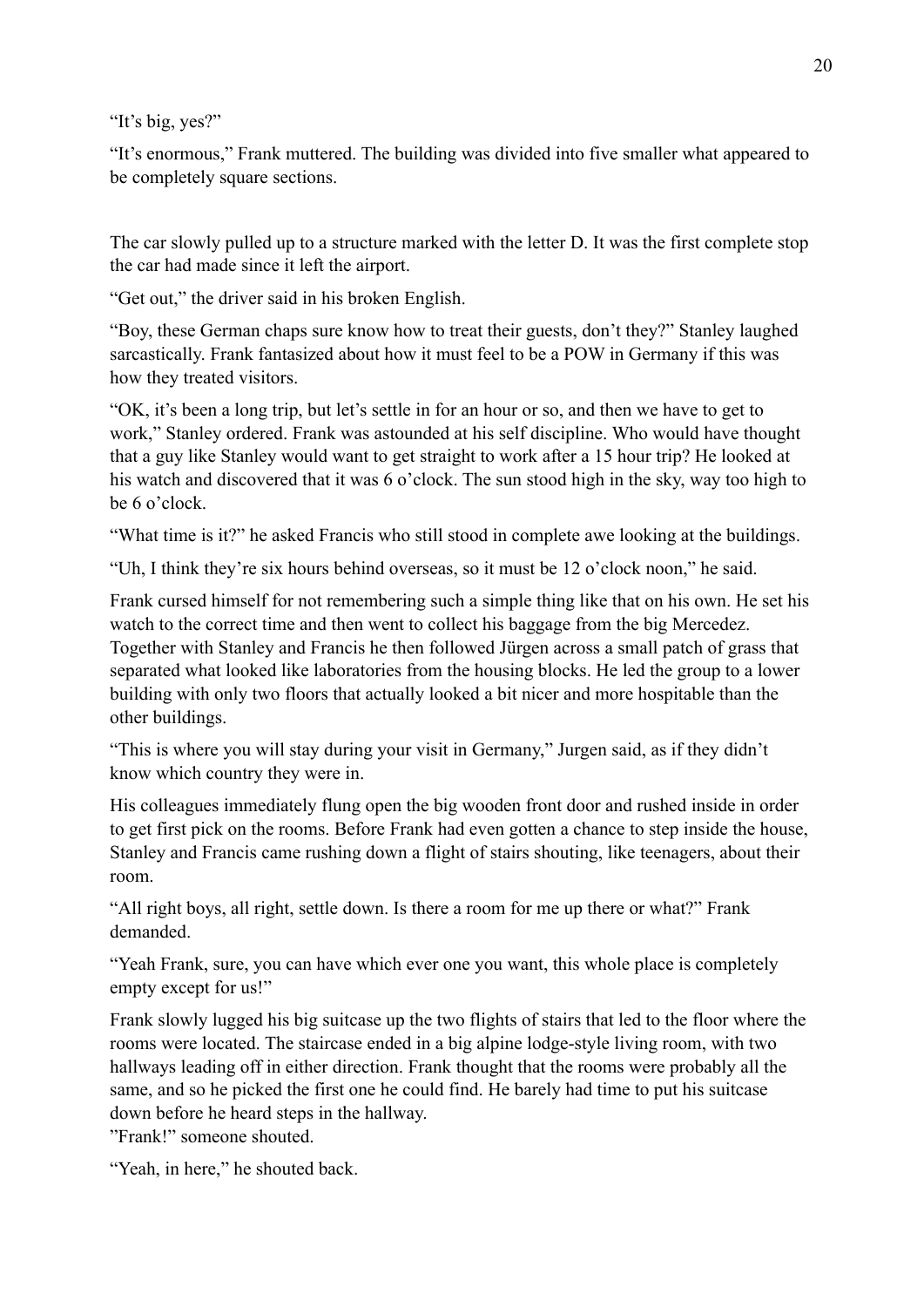"Ah, there you are, I've been looking all over for you," a small, rather stocky character with grey hair and eye-glasses said as he stepped inside the room. "My name is Dr. Meyer and I'll be looking after you while you're with us here in Germany. Now let's go have lunch with the rest of the team."

Lunch consisted of two sausages, sauerkraut and mustard, much to the apparent satisfaction of Dr. Meyer who happily put away everything on his plate in less than five minutes. Next to him, Frank sat in amazement watching the others eat this food which to him seemed unworthy of the human mouth. Suddenly, one of the men across the table from Frank stood up, and the rest of the table immediately quieted down.

"This," he said in a loud voice, "is a day of glory. We will make history during these next few days. We will make bonds between these two countries after years of antagonism. Cheers!" he exclaimed, and they all raised their beer glasses.

Lunch ended, and Frank decided together with Francis and Stanley that resting a few minutes before getting to work would be a good idea. Frank didn't feel like sleeping, so he went outside and started walking around the area. Except for a few security guards, it was completely deserted. Frank tried to figure out how to get out of this maze of buildings, it seemed as though there was no way to get out. Wherever he went, he found a dead end consisting of a fence to keep intruders out and visitors in. Finally he grew tired of walking around without finding anything, so he decided to go back inside the main building. In the lobby he found a big model of the whole area made out of some sort of clay. At first, he didn't realize what exactly he was looking at. It looked more like a relic left over from the Nazis than a map of the area. The buildings were laid out in such a way that they precisely formed a swastika. Frank couldn't believe his eyes. During this whole time, he had sincerely believed that the people they were visiting had cut all their ties to the Nazis, but in reality they had been eating lunch inside a huge swastika.

"Frank! Come on, we're supposed to be in the lab in five minutes."

Frank turned around, still feeling dizzied by his discovery. Francis stood behind him, clad in a white lab coat.

"Yeah, I'm coming, I'll be right there," Frank said.

As Frank ten minutes later walked into one of the most modern laboratories he'd ever seen, he had the eyes of fifteen men glued to him.

"Gentlemen, sorry I'm late," he said politely.

"That's quite all right," Dr. Meyer said.

The men stood in a large circle around a big square object which was covered by a blue piece of fabric. Frank stood beside Francis and Stanley, and eagerly watched.

"What I am about to show you will change the way we see interrogation," Dr. Meyer began. "From now on, we will in fact be able to extract whatever information we want, out of anyone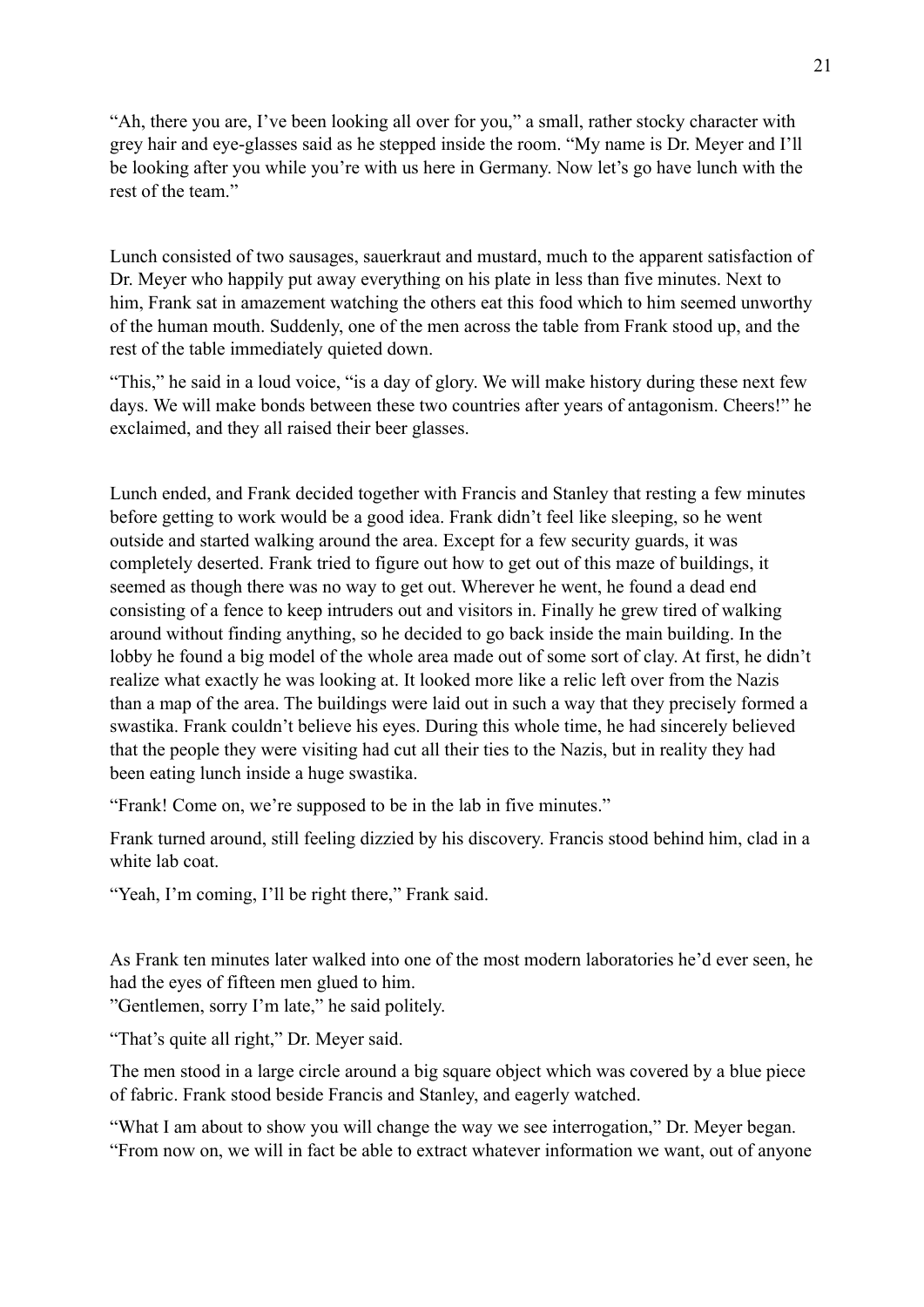who has that information. I present to you: Aleksei Nikitin," Meyer declared while pulling the fabric off.

"Oh God..." Francis said while covering his mouth with his hands.

Before them sat a Russian looking young man in his Soviet uniform, barricaded inside a thin steel cage, his hands tied to the chair on which he sat.

"Aleksei was captured by us in January 1943, and he is the only POW we still have left. During the ten years since we captured him, he has refused to tell us anything but his name. One month ago we hit a breakthrough using a new drug called LSD, and that is why we brought you here today," Dr. Meyer said.

Frank couldn't believe his ears. He stood in awe watching the poor Soviet soldier who had been held capture during the last ten years. He sat stiff in his chair, apparently totally unaware of what was going on around him. Frank thought to himself that this man more resembled a robot than a human being.

"Now listen to this. Aleksei, Who won the Second World War?"

"Germany sir. Germany won the Second World War."

"I can get this man, who one month ago was as cold as a stone wall, to say anything I like. We have, in effect, reprogrammed him."

Frank couldn't take this any longer. He turned around, pushed two German biologists out of his way, and rushed out of the room. He quickly walked the whole way back to his room, sat down on his bed, and started crying. He didn't know why exactly, he hadn't cried in 20 years, but right then and there, he cried his eyes out. It was as if all his worst fears were coming true: the Nazis were still alive and breathing, and the Americans were cooperating with them on a project to find new horrible interrogation techniques. What was Frank even doing there? His job was to create biological weapons, not forcing people to talk. The rest of the night, he stayed in his room without talking to any of the other scientists.

Over the course of the next few days, Frank loudly expressed his discontent with what was going on, though he did attend all of the demonstrations in order to get a feel for what was really going on. Every night, he sat down at the desk in his room and wrote down all of his thoughts about what he was seeing, and by the end of the visit he had written 20 pages of notes.

During the whole flight home, Frank sat in complete apathy. Next to him, his colleagues were in precisely the same joking mood as they always were. Did he want something to drink, a flight attendant asked. No, but an ice cold shower would be nice, he thought, without even answering the question. Was he OK, the nice lady across the aisle asked when she realized he'd been staring at the exact same spot in the ceiling for almost an hour now. Francis tried to make Frank laugh by sticking pieces of lettuce up his nose, but Frank remained quiet and indifferent. He was stunned actually, completely stunned. He wasn't hungry, he wasn't tired, he wasn't anything. He wished vomiting and going to sleep was going to solve this, as if he were drunk and imagining things. This wasn't going to go away. This was real.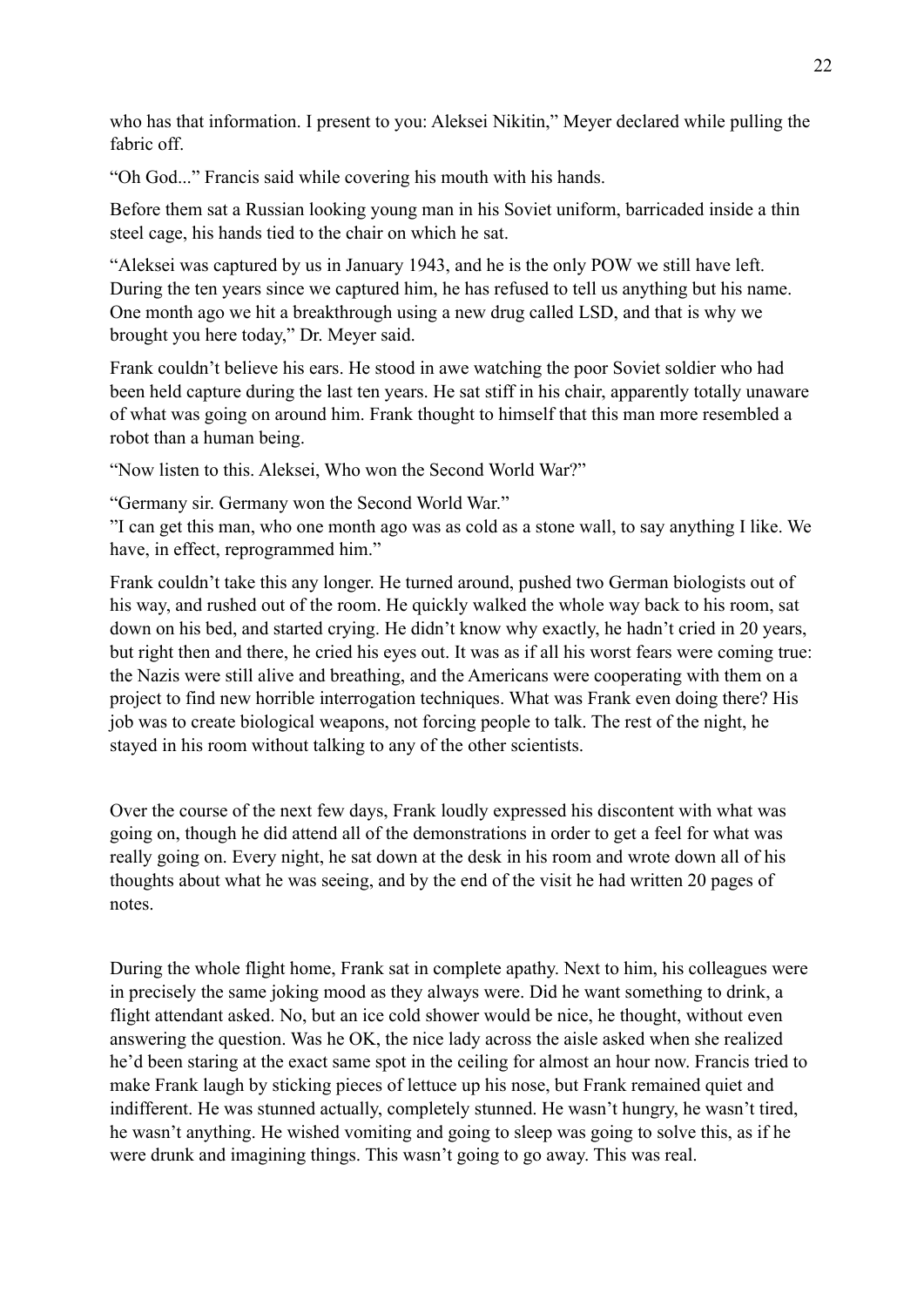The next morning Frank, still in the same apathic mood as the day before, got in his car 30 minutes earlier than usual to drive to work. Most mornings there would be a little bit of traffic on the way into town, but on this particular early August morning, things were quiet and still. Frank felt, in the midst of his indifference, rather calm, and he let the car roll smoothly down the long hill leading towards Frederick. Upon arrival at the main gate of Ft. Detrick, Frank showed the security guard his name tag, and continued rolling into the parking lot.

"You trying to catch the early bird special today Dr. Olson?" said George Anderson, a rather distant colleague of Frank, as they walked side by side into the main building.

"Yep, lots of things to do you know, lots of things," Frank replied without even looking at George. He quickly made a left turn into the bio-chemist quarter of Detrick. Frank walked quickly and resolutely past his own office, past Dr. Lashbrook's office and past Norman Cournoyer's office, until he finally reached the office of Sidney Gottlieb, his boss. Without knocking, Frank quietly opened the office door and stepped inside. Surprised by this early unannounced visitor, Gottlieb, sitting at his desk reading, quickly looked up.

"Frank! How are you? I want to know everything about the trip, I guess that's why you're here. We have a debriefing meeting in half an hour, so hold your horses until then, will you?"

"Here, I have something to give you," Frank said, his voice stern.

"Ah, you got me a gift? You didn't have to do that old boy!"

"It's not a gift Sidney," Frank replied while pulling a single piece of paper out of his briefcase. He quickly handed the paper over, closed his briefcase, and started to walk towards the door.

"Stop!" Sidney shouted. "You know that that's not how it works around here, Frank. You don't just quit."

"I quit! That's all there is to it. I'm not in on this anymore, I'm not doing it." "It was the trip, wasn't it? I knew we shouldn't have put you on that Goddamn plane."

"It wasn't the trip," Frank lied. "I'm going to clean out my office now. It's been a nice time, but I need to spend time with my family, watch my sons grow up, you know?" Sidney nodded, but Frank had a feeling he had no idea what he meant.

Half an hour later, Frank walked out a free man. All he brought with him was a cardboard box of personal things. He was ecstatic. This was far beyond anything he had ever felt before; the feeling of being truly free.

"Frank!" he stopped dead in his tracks and turned around. He knew who's voice it was, and he'd been hoping not to meet the owner of it until later. A few feet behind him, Norman Cournoyer had just stepped out of his car.

"Where are you going old friend? What's with the box?" he asked, obviously realizing the answer to his questions.

"I'm out Norm. I can't do it any longer, I'm sorry."

"But… but you can't just quit Frank. For God's sake, we were working on things, weren't we?" Norman said desperately.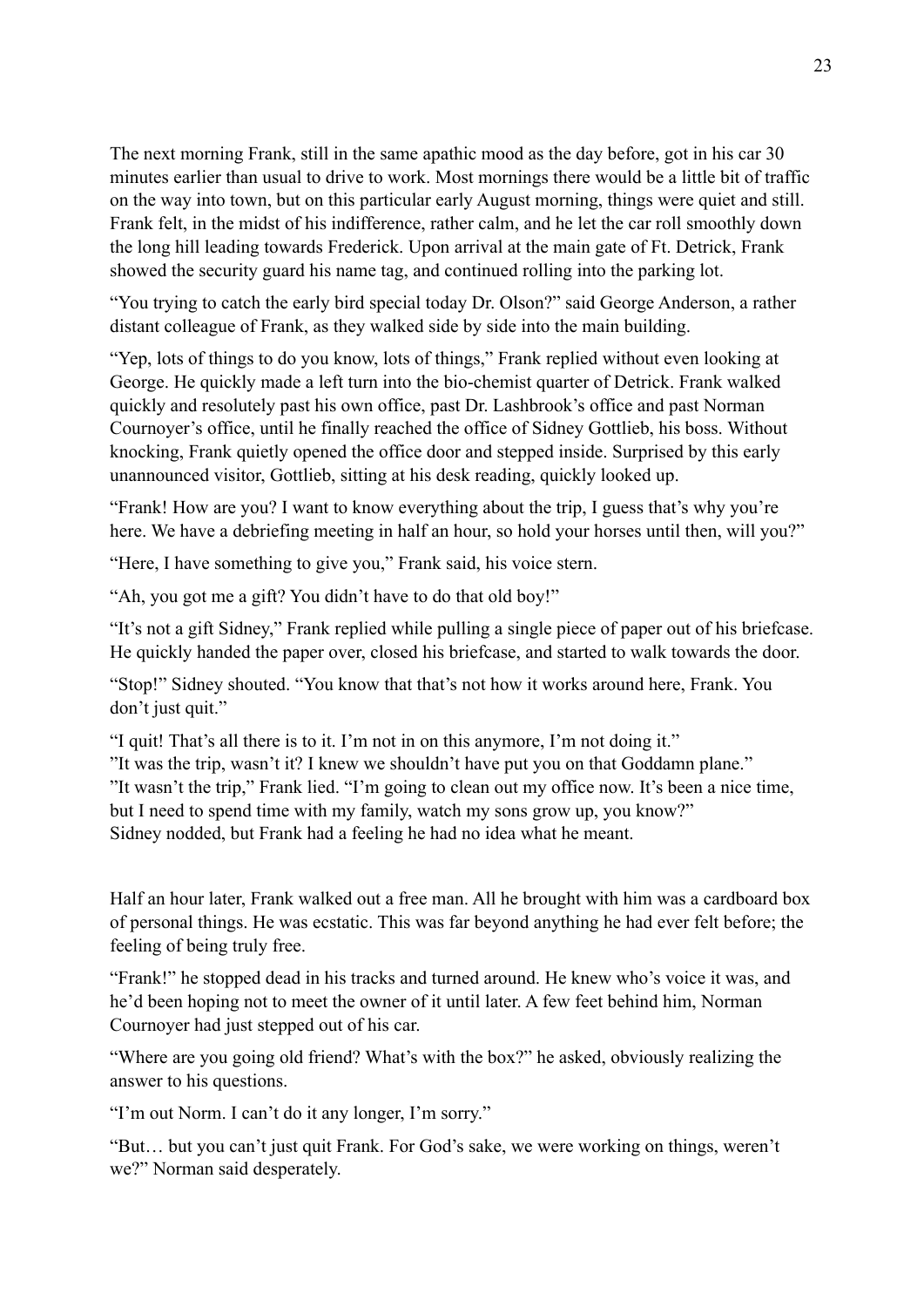"I know, but they'll find someone else to do my job, don't worry," Frank said reassuringly.

Norman looked at him quietly, then took a step closer as if he was about to tell Frank a secret.

"You know, they don't just let people like you and me go like that. They won't let you go without a struggle. You know too much."

"Well, what can I do, Norm? I can't stay here forever. What are they going to do, kill me?" They both laughed uneasily, Norman clearly not comfortable with colleagues leaving him behind.

"Well, I guess that's it then," Norman said. "You want me to help you with that box?"

"No, I'm fine," Frank said. "Here, give me a hug."

An hour later Frank backed his car into the drive way. He quickly got out and almost ran to the door, he couldn't wait to tell Alice the news. As he walked past the kitchen window he could see his wife putting what looked like a Brandy bottle back in the liquor cupboard. Thoughts immediately started twirling in Frank's head. He was after all taking Alice by surprise, he hadn't been home before 5 o'clock in 10 years. Did she have a visitor over that Frank didn't know about? He quickly decided to find out, and so he unlocked the door and stormed in.

"Alice! I've got great news for you, where are you?" he shouted.

His wife immediately appeared in the living room, visibly taken aback by his sudden appearance.

"Oh, Frank, you surprised me. Why are you home so early?" she said, her voice trembling a little bit.

"I quit my job! I just quit, I'm free Alice, we're free!" he said. At first she didn't react to what he was saying, she stood completely still, her mind analysing his words carefully.

"You don't work at Ft. Detrick any longer? You qui…?"

"Alice, have you been drinking? I can smell it from a mile away," he interrupted her.

"What? No, absolutely not. Why would you say such a thing, Frank?"

"I saw you Alice, through the window. How long has this been going on?"

Slowly, she backed into the kitchen, her eyes still fixated on Frank.

"Anyhow," Frank said, "I quit. I don't know what you've been doing, but I quit today." "I'm happy for you," she said coldly.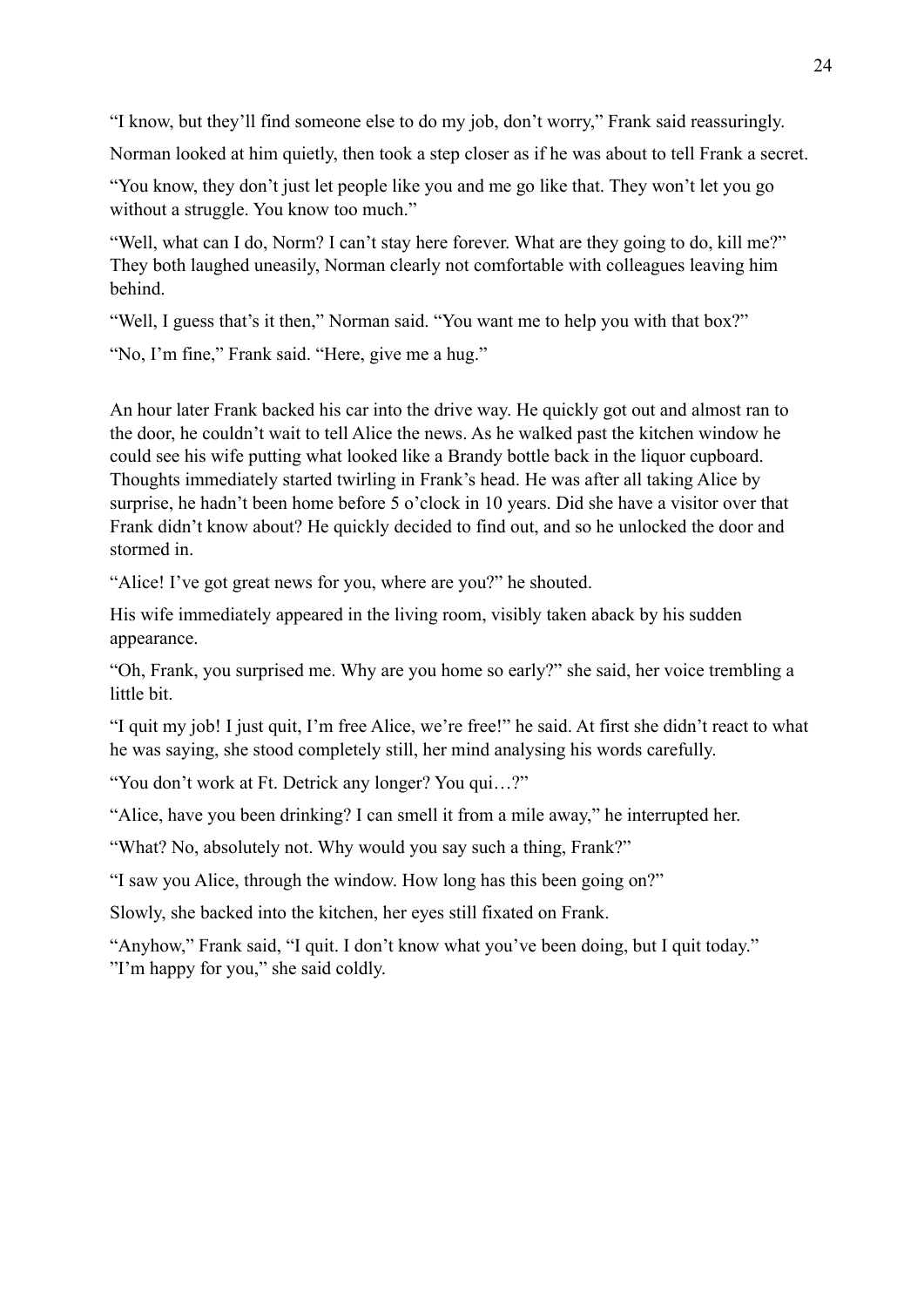# Chapter 7

"Yeah, well, how the hell do you think I feel about it? Did you stop for one millisecond to think about that?"

I lay in my bed half sleeping and half trying to figure out to whom my dad was speaking on the phone.

"Yes Eric, I understand that you don't have access to all of this near unlimited money, but that is completely irrelevant," he continued.

He was obviously speaking to the producer of the upcoming film, a guy dad liked to refer to as "the monster". I wasn't in on all the details, but from what I had gathered Eric was playing some serious hardball with my dad on the money issue, just like everyone before him had done. I could hear dad sighing in the living room.

"I gotta go," he said and quickly hung up.

I wondered if he had simply hung up on the guy or just given him a quick good bye. Either we were heading for good times or they would become mortal enemies within the next few weeks. I wasn't hopeful.

I stood up in the now brightly sunlit room and put on some shorts and a t-shirt. As I walked into the kitchen dad was making breakfast.

"He must be giving you one hell of a deal," I said ironically.

"I don't even know if you could call what he's giving me a deal, it's more of a hostile take over of my life rights," he said. "And now, on top of that, he's threatening to scrap the whole projects if I try to negotiate the deal. I don't think this is going to work out, he'll pull the plug any second, I can feel it."

"So, I take it you don't like the guy any more now than you did before?"

"Nope, he's a real piece of work that guy. I can't believe that it always ends like this, it's like as soon as these producers, lawyers or journalists come close to what this story is really about, they back out. No one wants to touch this story with a ten foot pole, they're just too scared of it. Anyhow, let's eat breakfast, the pancakes are getting cold."

We both sat down in our usual chairs and started eating. Dad was vigourously attacking the pancakes with his fork, a sign that he was both hungry and a tad bit irritated. He closely resembled a woodpecker trying to peck its way clean through a huge oak tree – his fork fiercely stabbing the pancake multiple times before quickly manoeuvring a small piece of it into his mouth. Upon opening his mouth to receive this wholly unhealthy piece of food his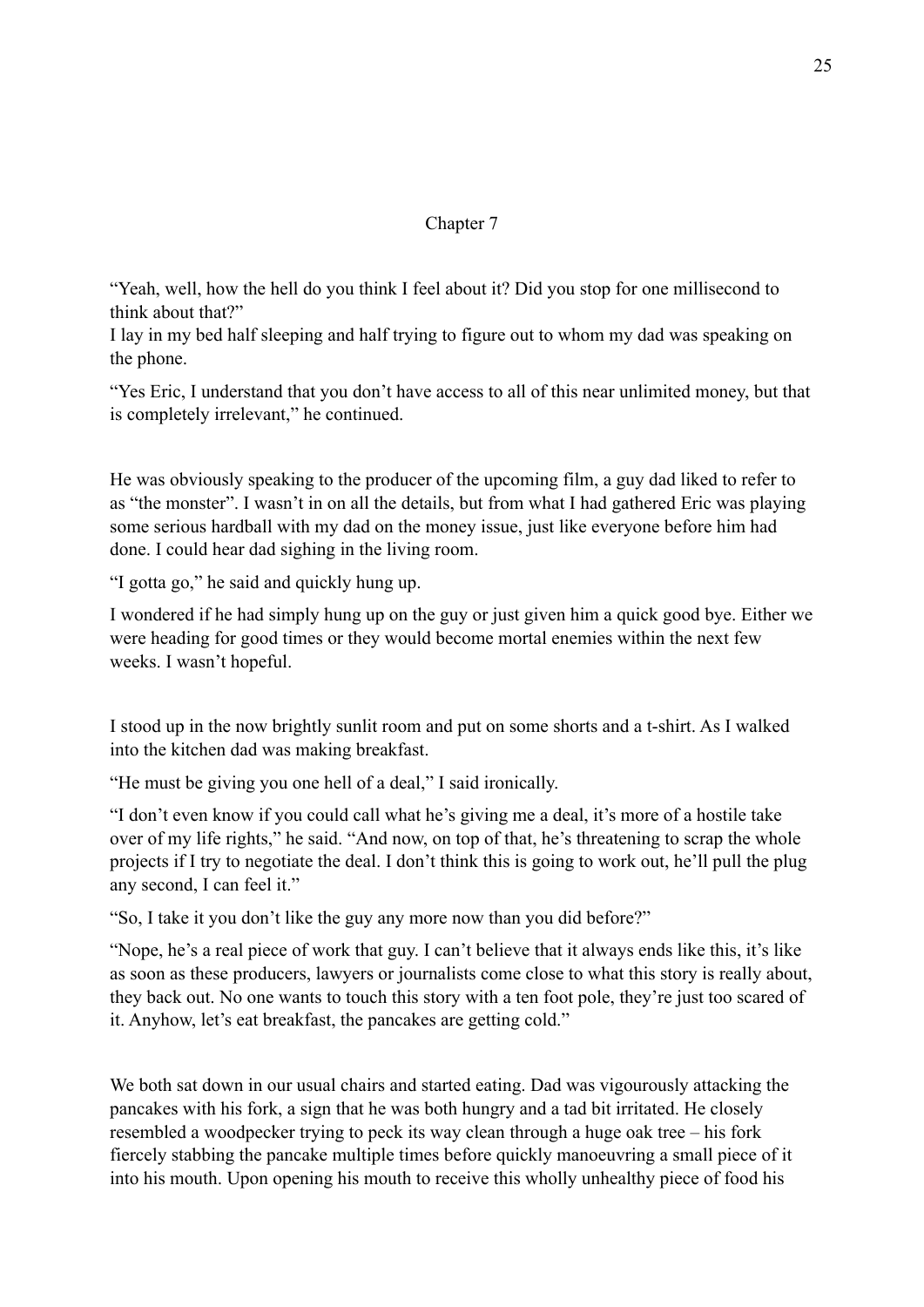26

jaw always cracked for some reason, a detail that irritates me beyond belief. Pulling the fork out of his mouth he does not, like most people, keep the food from flying back out again by enclosing the fork with his lips. No, he drags the metal fork between his fake porcelain teeth creating one of the worst sounds of friction known to man. The sequence then restarts with him pecking his pancakes with the fork. Therefore, eating breakfast with my dad is not one of the more pleasing experiences for a guy allergic to people making sounds when they eat. The whole procedure sounds something like this: CLINK-CLINK-CLINK-SNAP-SCREETCH-SMACK-SMACK.

"I want to write this guy an e-mail," I interrupted him amidst this orgy of sounds.

Dad looked like a question mark with its mouth filled with pancakes.

"I want to write Eric Abraham an e-mail," I clarified.

"You want to write Eric "The Monster" Abraham an e-mail? He won't even respond to my essay-long letters, so don't expect anything," dad explained patronizingly.

"I think he might respond to mine just because I am after all your son, he might soften a bit towards me"

"What will you tell him?"

"I'll just explain the situation we're in and that all he has given us so far are more problems."

"All right, give it a shot, I guess it can't hurt."

To think that I would be allowed entry into the inner sanctum of adulthood – business - was exciting. Could I really make a difference? I didn't know, but the thought was exhilarating. After breakfast I immediately settled down in front of my laptop which was situated atop a small wooden table next to the huge now slightly mold infested windows facing the yard. It was looking to become a rather pale day, the sunlight that had earlier flowed into my bedroom was now being exchanged for weak rays of light barely able to penetrate the dark clouds.

*Dear Eric* I started, but quickly erased the *Dear* part, I wanted this guy to sweat it out a little. Two and a half hours of deep concentration later I was done. This was unlike anything I'd ever written before; straight, distinct and no fuss. I thought about showing dad before sending it, but quickly decided that these were to be my words and not his.

Here is what I wrote:

*Eric To: Eric Abraham*

*Subject: Does this end in status quo?*

*I should probably introduce myself to begin with, my name is Stephan Kimbel Olson and I'm*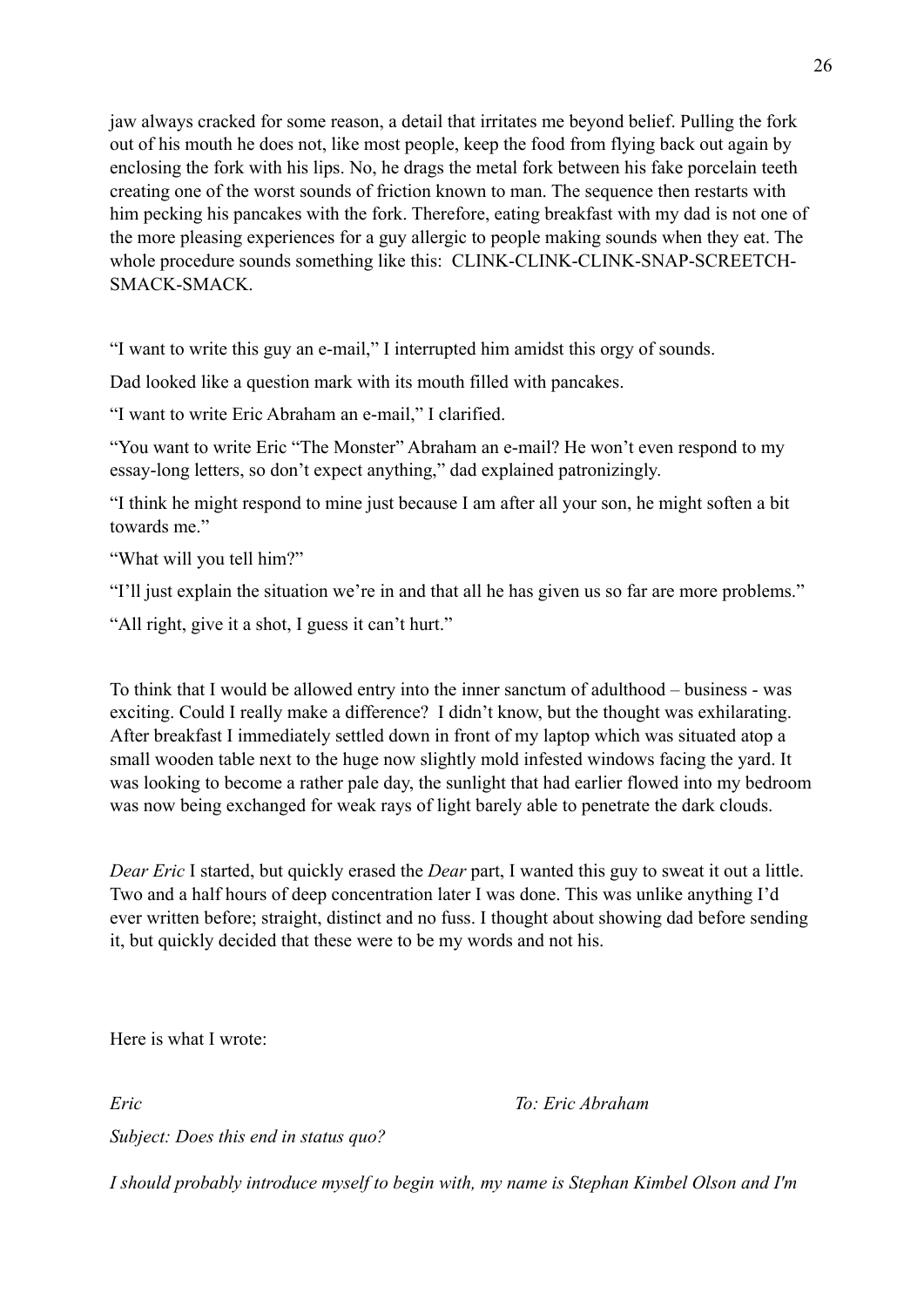*the son of Eric Olson.*

*I'm writing to you as a response to the series of extremely unfortunate events that have occurred within the last few days.* 

*I just can't explain the kind of and relief my father and I felt the day we received the call explaining that you were going to "finance this movie 100 %". It took the weight of a thousand pounds off my shoulders to think that the mess we've been in for the last thirteen years might actually work itself out.* 

*The years of severe misfortune that we've been going through are beyond me to even explain, I frankly can't understand how my father, who has to go through every day of it, is still standing upright. Given your history, I definitely thought you would be one of the few people to understand what these years have been like for us. Over these last couple of days though, this notion has been challenged by your way of handling this.* 

*It's not only the fact that you've apparently decided to scrap the whole movie, it's the erratic behaviour that you've been displaying which we've seen on countless occasions concerning this case. At first it's always the classic "oh, we're so excited about this project Eric, aren't you?", then you get to the "oh, yeah, we can only give you this much money, sorry". Now if you've gotten this far luck has obviously been on your side, but then the inevitable "stonewall" springs into action. As soon as things begin to look good, the people you're dealing with just seem to vanish off the face of this planet and poof! We're back to square one.* 

*The problem, Mr. Abraham, is that Square One keeps deteriorating. My father does by no means have unlimited money, and it is psychologically frustrating to say the least to have zero stability in life. While I can always just fly back to jolly old Stockholm, Sweden and rest up from all this, my dad cannot.*

*Despite our bitter history, we really thought this one was it. Now it's all just turning into one long Deja Vu.* 

*I do understand that business and the art of negotiation are way beyond my pay grade and that I therefore shouldn't be commenting on those aspects of the deal. What I do ask, however, is that you at the very least give my father an honest explanation as to why you are behaving like this. He does not deserve to be treated like this after the months of working and waiting for things to happen.* 

*The argument that this film would have a hard time finding a distributor in America sounds to me, a guy who is a complete novice in the ins and outs of the movie industry, like a complete whitewash. Here you have the chance of a lifetime to attack the American government, and you choose not to take it? If a movie like this gets made well, which I am sure it would under your supervision, it would explode on all markets. Sometimes you just have to take your shot and not think too much.*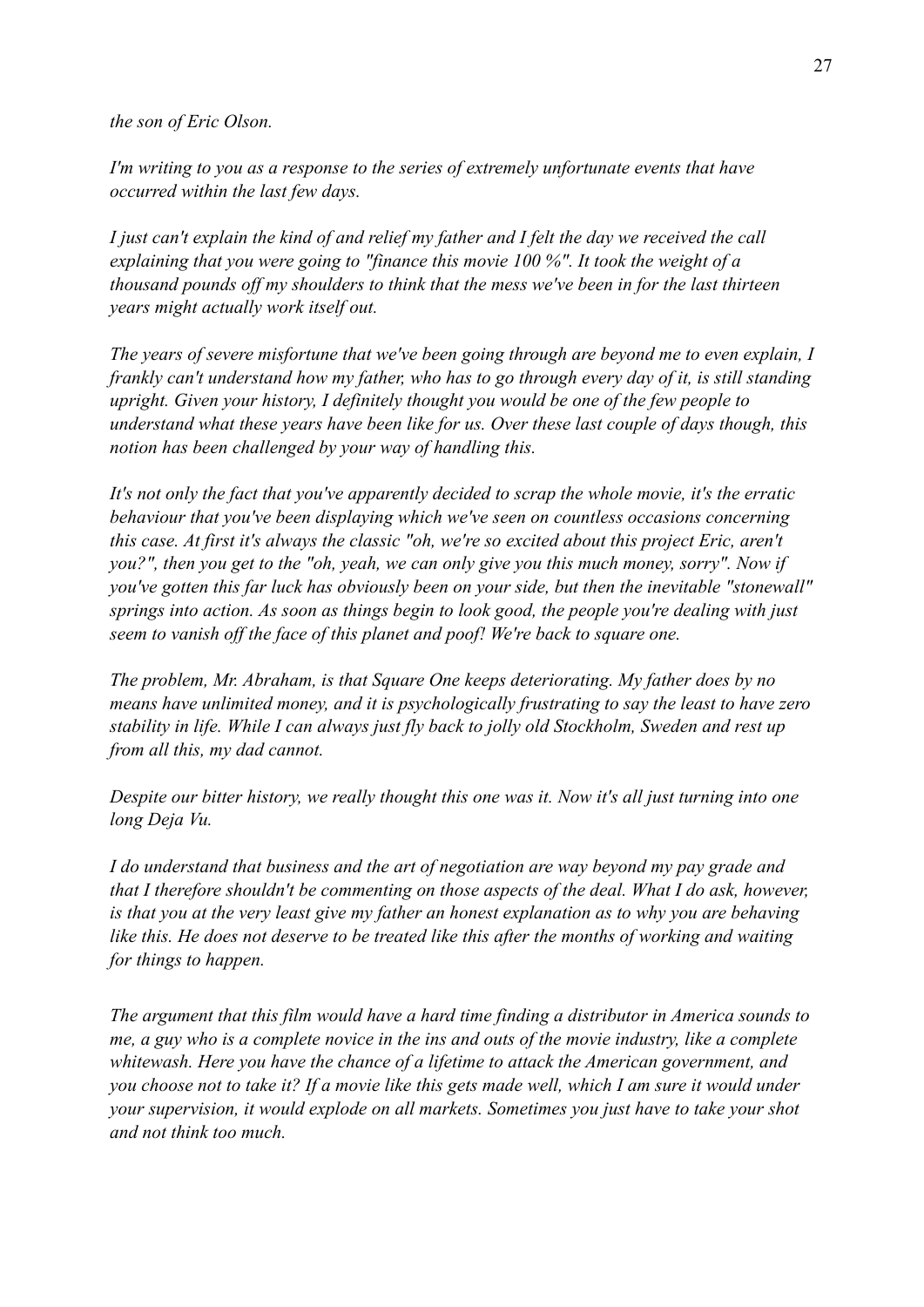The next morning I was awoken by the phone's harsh signal. I didn't move since I expected dad would pick it up, but the phone just kept ringing and I couldn't hear his heavy steps running towards the phone as they usually did. I wearily got out of bed, not excited to have to put my feet down on the cold wooden floor. As I was running towards the phone I looked out the kitchen window into our drive way, dad's car was gone. I picked up.

"Hello?"

"Hey sotnas, I have great news!" dad said excitedly on the other end.

"Where are you?" I demanded.

"I'm in the CIA library in Washington, I found the smoking gun! I found what's going to win us the case!" he almost shouted into the receiver. My heart started beating faster.

"What do you mean? What is it you've found?"

"I don't have time to talk now, and I'm at a pay phone so I can't talk here. I'll be home in an hour"

As I hung up, thoughts were flying through my head. What had he found that was so important? Why couldn't he talk about this on a pay phone? I didn't have much time to ponder upon this as the phone again started ringing.

"Hello?"

"I want to talk to your dad, where is he?" It was dad's ex-girlfriend, Mei Rong. Her voice had the hoarseness that you'd imagine a crow would have if they could speak.

"He isn't here right now, may I take a message?" I said in my most impersonal and office-like voice.

"No, I want to speak to him in person," she croaked. "I'm coming over."

Eating dinner that night dad was in a terrific mood. After first applauding himself for making such great pork chops, and admittedly, he does make good pork chops, he started telling me why this afternoons discoveries would be so important in the struggle to convict the CIA of murdering his father.

"Oh man, this is so great that I don't know where to begin exactly," he started. "What I found today is what they refer to as the smoking gun, the piece of evidence that brings the opponent down. You ready for this?"

"Yeah, yeah, I'm ready for it. What is it?"

"Wow these are great pork chops, just delicious. And don't get me started on the pota..."

"Dad, come on, show me the stuff!"

"Oh, sorry. Here it is." He started looking for something in his backpack. After a few seconds of almost panicked searching he finally put a folder triumphantly in front of me.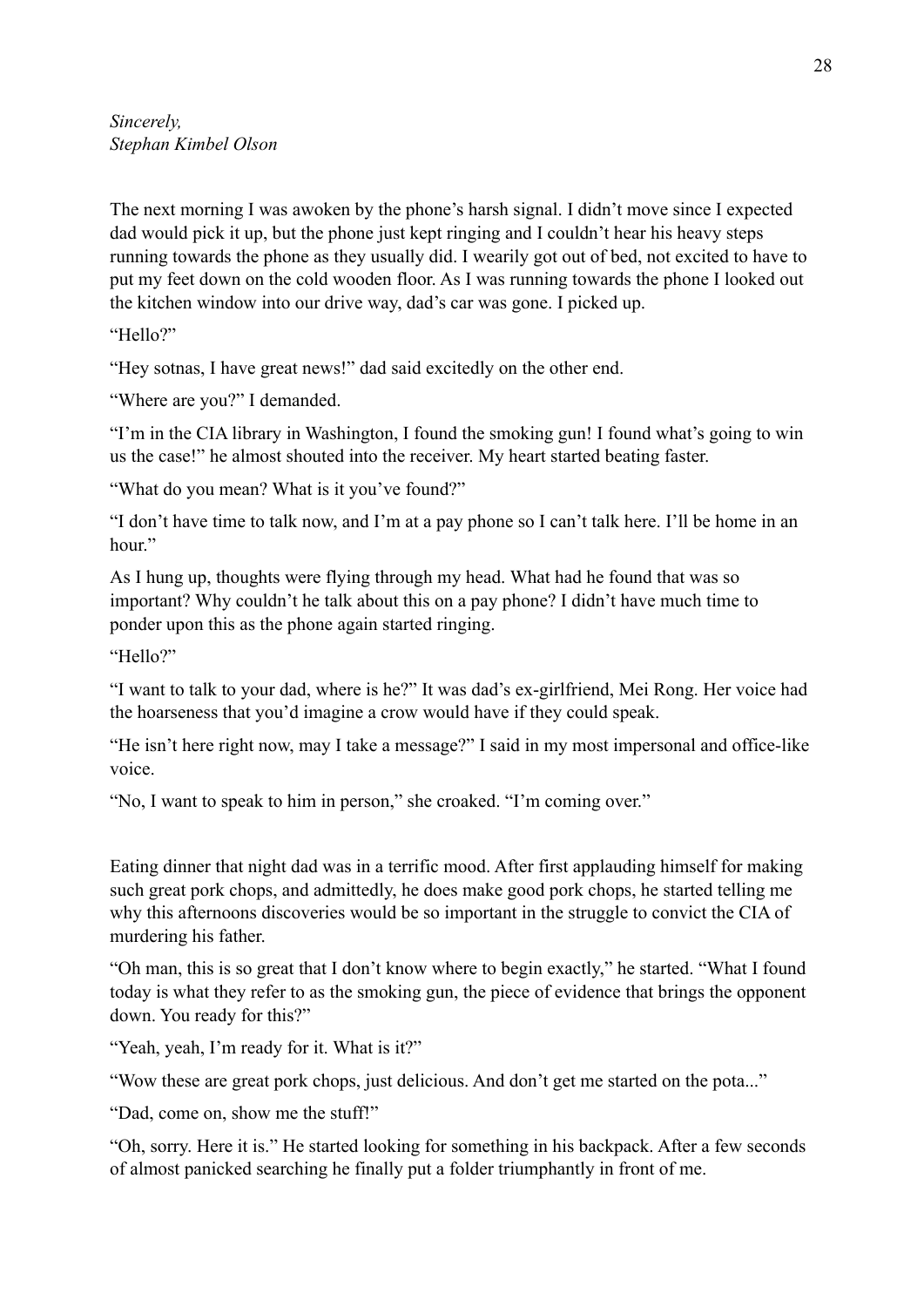"Is this it?" I said, almost disappointed, as I had in fact been expecting an actual gun.

"Yes, open it."

I slowly opened the folder to find only one paper in there. It was yellowish and looked old. On top was the American seal. I started reading.

"What is this?" I said after a moment, failing to see the importance of this exact document.

"Look at the bottom! Look who signed it!" he said excitedly.

"What? I can't see a signa…"

"What the heck, whose car is that?" I immediately looked up and saw that dad was pointing into our dimly lit driveway. Next to dad's old Volvo a black Honda Accord was parked with its lights still on. I knew instantly whose car it was.

"Shit. Dad, it's Mei Rong. She called earlier today, I forgot to tell you. I'm sorry." He looked at me, not angry, just with a concerned look on his face.

"Damn, I wonder what she wants. Did she say on the phone?"

" $No$ "

Together we walked out into the driveway. The car stood completely still with its engine still on and the head lights, which appeared to be in high beam, aimed directly at us. The strong light prevented us from seeing the driver's seat.

"Hey dad, I don't like this. You know how she is."

"Don't worry, she's not going to do anything, she's just upset about something," dad said in a calm voice. "Mei Rong, do you have something you want to discuss?" He shouted across the driveway. No response.

"This is really weird," I said, my eyes blinded by the headlights of the car. "What do you want to do?" I looked at my father. In the strong, cold light, his face appeared pale and colourless. It was obvious that he wasn't amused by this situation. All of a sudden, the door on the driver's side of the black car flew open and dad's Chinese ex-girlfriend stepped out. If dad looked pale, it was nothing compared to her white and washed out face. Her eyes were red and bulged out of their sockets; she was not a pretty sight.

"Eric!" she shouted. Her eyes looked wet, but she didn't cry.

"Yeah, I'm listening," dad said calmly.

"I want you to bring out all the gifts I've ever given you. Everything!" Her eyes gleamed with anger, she actually looked completely insane. In my mind, I started getting flashbacks from last summer when we had taken a trip to the beach in South Carolina with Mei Rong and her 5 year old son Preston, a trip that ended with her throwing us out of our room, not giving us our luggage back so that we could leave, and ultimately Mei Rong having one Tequila too many in a Tiki bar and screaming and shouting at her table before passing out on top of it. I could tell that my dad was thinking roughly the same thing.

"Good God, what did you do to this woman, dad?" I said, looking up at him with a smile.

"I don't know, she's mentally ill somehow, do you think I should get the stuff for her?" I shrugged at him, I didn't really want to get involved, the whole thing freaked me out a bit.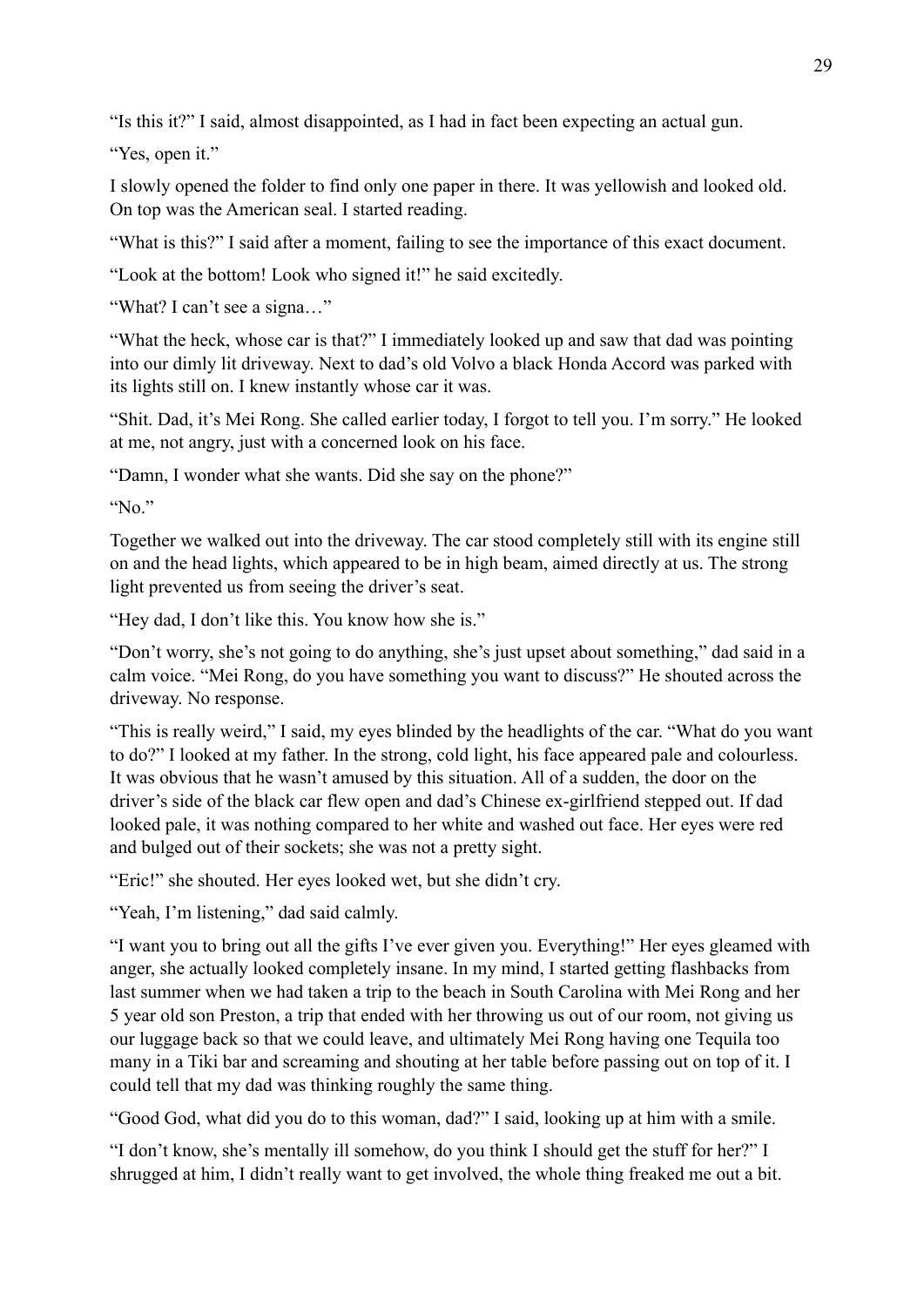"Mei Rong, just wait here with Stephan, I'll be right back with all your stuff. OK?" Mei Rong nodded at him while I watched helplessly as he walked inside. Not exactly a dream situation. Lunatic girlfriend is forced to wait together with her ex-boyfriends son whom she knows thinks she's completely out of her mind.

"So, Mei Rong, How ya holdin' up these days?" I said and shot her a pathetic smile.

"I'm fine," she finally said after ignoring my question for what seemed like 5 minutes.

"That's good, glad to hear it," I lied. "And Preston?"

"He is also fine."

"Awesome," I said, nervously glancing at the front door of the house to see if I'd be relived of this awkward situation any time soon.

At last, dad appeared in the doorframe holding a pile of clothing in his arms. It looked as though his whole wardrobe had been given to him by Mei Rong.

"OK, what do you want me to do with the stuff?"

"Hand it over to me," she snapped. Dad slowly walked up to her and put the clothes in a pile in front of her. Quickly, she pulled a pair of scissors from the pocket of her trousers and began cutting all the clothing into small pieces. Dad leaned closer to me and said: "she really is a nutjob this one, isn't she?"

She was like a machine: jeans, socks, ties, shirts. Everything was cut into small tiny pieces and spread out on the driveway. We just stared at her, not really knowing what to say. After a few minutes of fast cutting, she was done. What had been expensive ties and good jeans was now relegated to useless pieces of fabric. Without saying goodbye she quickly walked to her car, slammed the door, and drove off. Dad and I stood in the driveway completely speechless, looking out into the warm summer night.

"Well, at least she didn't get these. She would have had to kill me to get to these babies," dad said and pointed to the leather sandals strapped to his feet. We both laughed. We laughed at his joke, the ludicrousness of what just happened, and first and foremost, we laughed at the never ending absurdity of things in general.

"So, what does that document say, dad?" I said.

"It's one of the 20 pages that your grandfather wrote while he was in Germany the summer he died. It's a document that explicitly gives us the details about how the Americans were collaborating with the Nazis after the Second World War."

Most people would react to hearing a thing like that with pure amazement, but having Eric Olson as your father you become used to hearing things so unbelievable that you couldn't even make it up yourself. For the first time in a while, dad actually looked happy. I could tell this meant a lot to him.

"I'm glad for you, dad," I said.

"Thanks, I'm glad too."

We walked inside the house again, trying to calm down a little bit. We both sat down by our laptops. I had received an e-mail from my mother reminding me to collect the money she had lent dad for the plane ticket.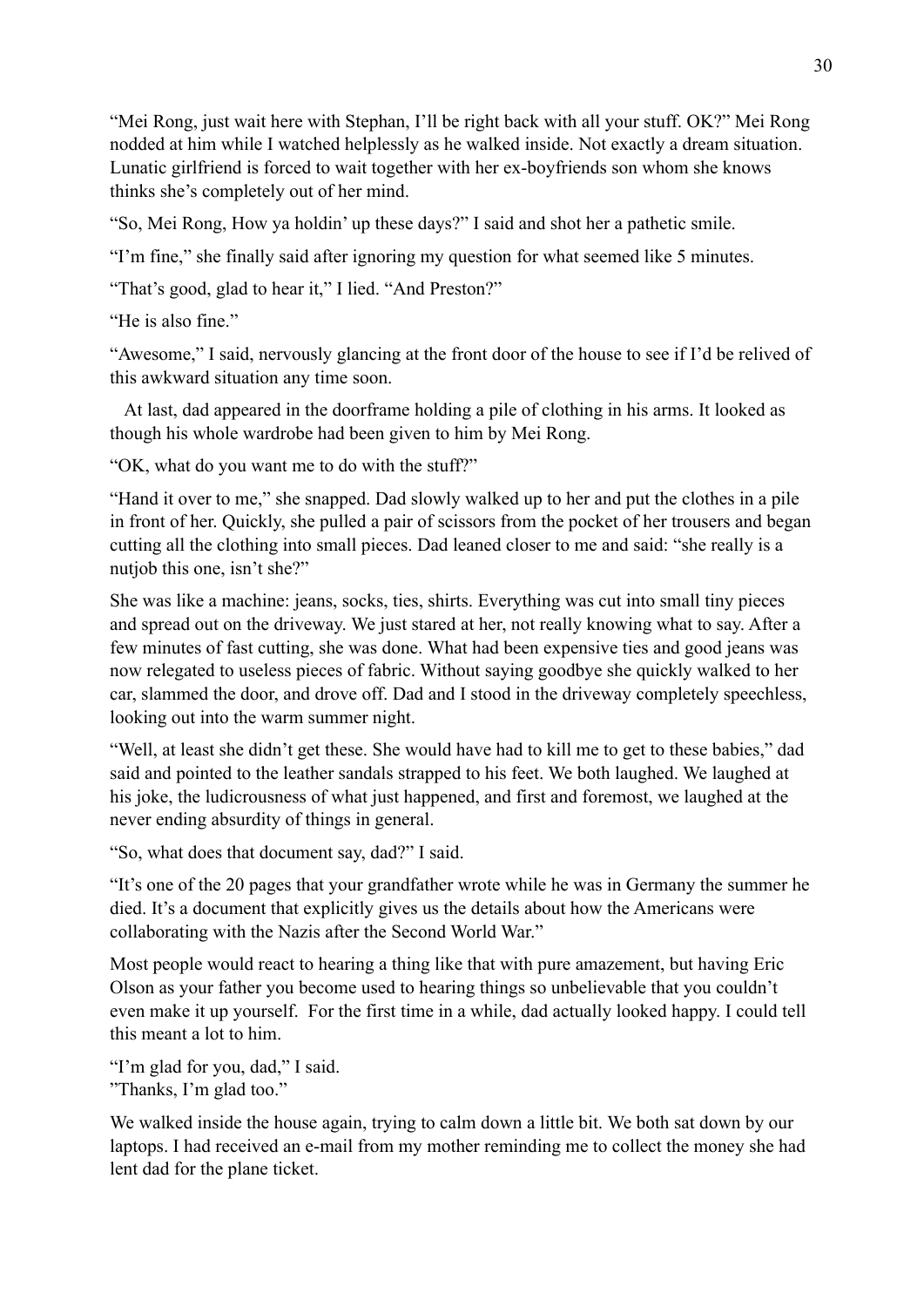"Dad?" I said reluctantly.

"What's up?

"Mom just reminded me that you owe her money for the trip. She wants me to collect before I leave"

His eyes turned dark, I could tell he wasn't happy about this.

"God damnit, I need to spend money on myself, we can't go on like this. I can't afford it, I just can't afford it Stephan," he said as he stood up to go get the money.

"Here, take this", he said, and handed me the money.

"Oh, and then you're a little behind on the child support," I said. "That's another \$300."

"Jesus Christ. This is just too much," he said angrily.

I didn't flinch from the borders of my computer screen. I didn't want to hear it. I sat as if carved in stone, trying to get him to understand that I didn't want to listen.

"Dad, it's not my fault, it really isn't. Why are you telling me this?" I said finally, my voice brittle.

"I don't know, I don't know anymore," he almost whispered, hopelessness in his voice.

He sat by his computer, appearing to be just staring at his screen for lack of anything else to do. I wished to God at that moment that he'd have something to work on. Why didn't he have anything to work on? He always had *something* to do, some project to finish! Throughout the years I had gotten used to him having some project, some important thing to do. Either it was suing the government for the murder of his father or it was writing the book about the struggle to sue the government for murdering his father.

"What are you going to do when I leave?"

"I don't know," he repeated. "I have nothing specific to do right now."

I wanted him to say he had a master plan which he had been honing over the last few weeks and that he had found a way out of this stalemate. I wanted him to have a normal job, be the normal dad. The kind of dad that wears sailing shoes with no socks in the summer and comes home from work at 5:30 every evening. The kind of dad who drives a Chevy Tahoe and talks to his friends about where to invest his money. Or did I? Did I really want him to be the kind of dad who votes republican every four years and could not cite some obscure French philosopher at any given moment? Did I not enjoy the fact that I had a father who'd written enough books for three academic careers, though none of them published, and at age 63 still was convinced that he would revolutionize psychoanalysis with his method?

"I love you, dad."

He looked up from his computer screen, visibly surprised. "I love you too, Stephano. Don't worry kid, we'll get through this rough patch, the road is just a bit bumpy right now," he said. "Let's go to Washington, this house gets us down." He got up from his chair and started putting his jacket on. I got out of my chair and started putting my jacket on. He opened the front door and walked out. I walked out and closed the front door. He got in the car and closed his door. I got in the car and closed my door. We set sail for Washington.

I didn't want a 9-5 dad.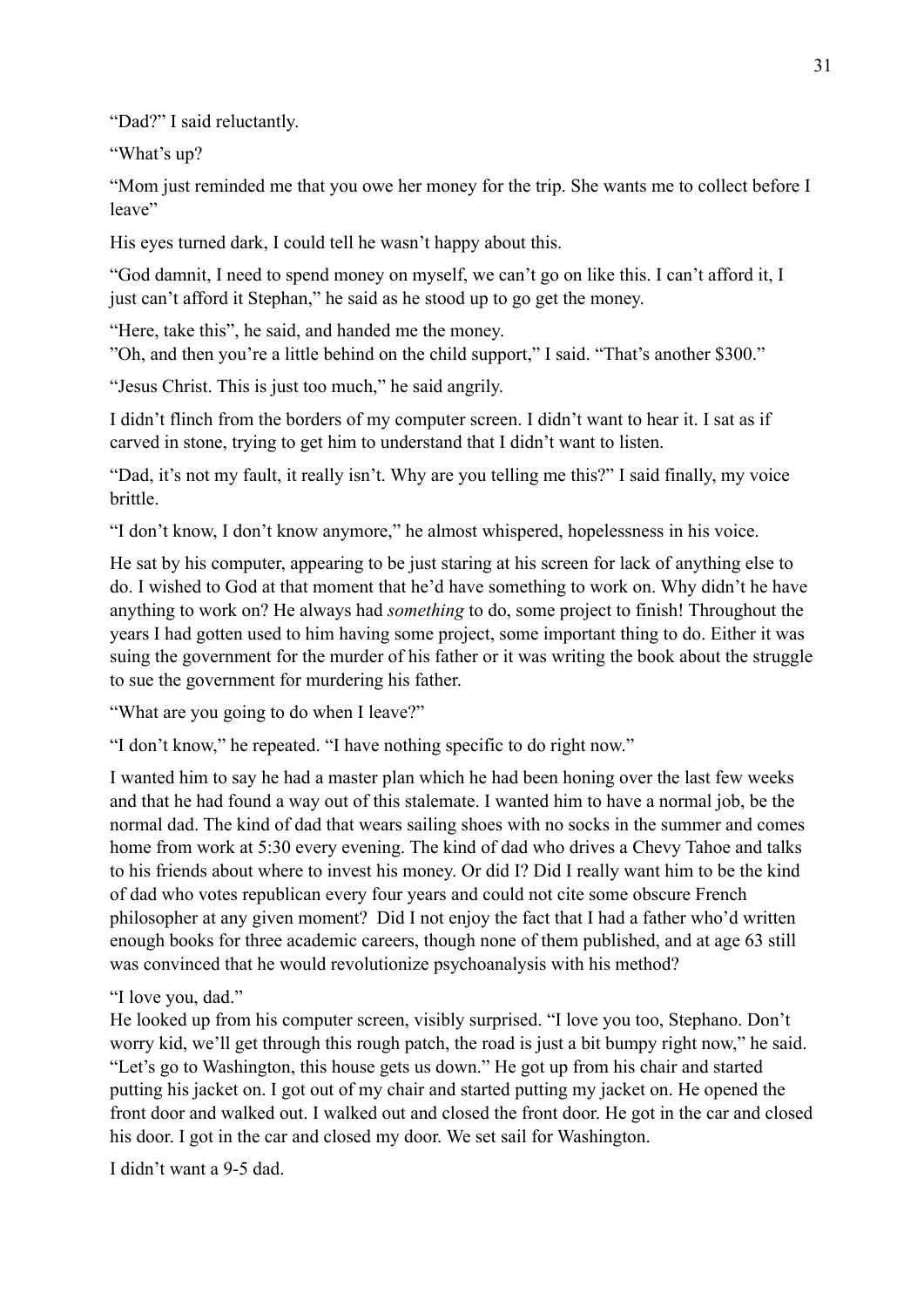# Chapter 8

Frank awoke with a dart. Suddenly he was wide awake. Had someone just rung the doorbell? He turned his bedside lamp on and looked at his alarm clock. It gleamed back at him like a big white eye staring back at him. 3:56 AM. His eyes were struggling to adjust to the sudden light. He listened forr sounds at the door which was just 15 feet away from him. It was quiet.

"What's the matter honey?" Alice asked sleepily.

"I thought I heard someone at the door."

"At this hour? It was probably just a squirrel, go back to sleep. You have a long day ahead of you," Alice said rather unconvincingly.

Frank's heart was still pounding hard, he was almost sure he had heard it. He looked out the front window, but all he could see was his own reflection. He turned the light back off and sat down on the bed, unable to relax.

The doorbell immediately rang again.

"Shit, there's someone here," he said. "Stay here, I'll be right back."

He quickly walked down the hallway leading to the front door, turned the outdoor light on and slowly pulled the door open. Outside stood two men in black raincoats with their backs turned to him.

"Can I help you gentlemen?" Frank asked uncertainly.

Both men turned around to face him.

"Are you Dr. Frank Olson? The bigger one of them replied rather arrogantly.

"Yes," he muttered reluctantly.

"Good, you're going to have to come with us," the more sharp looking of the two said.

"What the hell are you talking about?" Frank asked, now growing irritated.

"Frank, just do as you're told. Put some clothes on and let's go."

Frank's whole body yanked as those words were spoken. He didn't know who that voice belonged to; it wasn't one of the two men in front of him. He took one step to the side in order to see the drive way. There, in the darkness somewhere, he could see the outline of two things. One was the Lincoln Continental that the bosses at Ft. Detrick drove. The other was what looked to be a man leaning against one of the big oak trees in the yard. Frank faintly recognized the voice, but he couldn't quite connect it with a face.

"What's going on sweetie?" Frank could feel Alice's thin hand on his shoulder.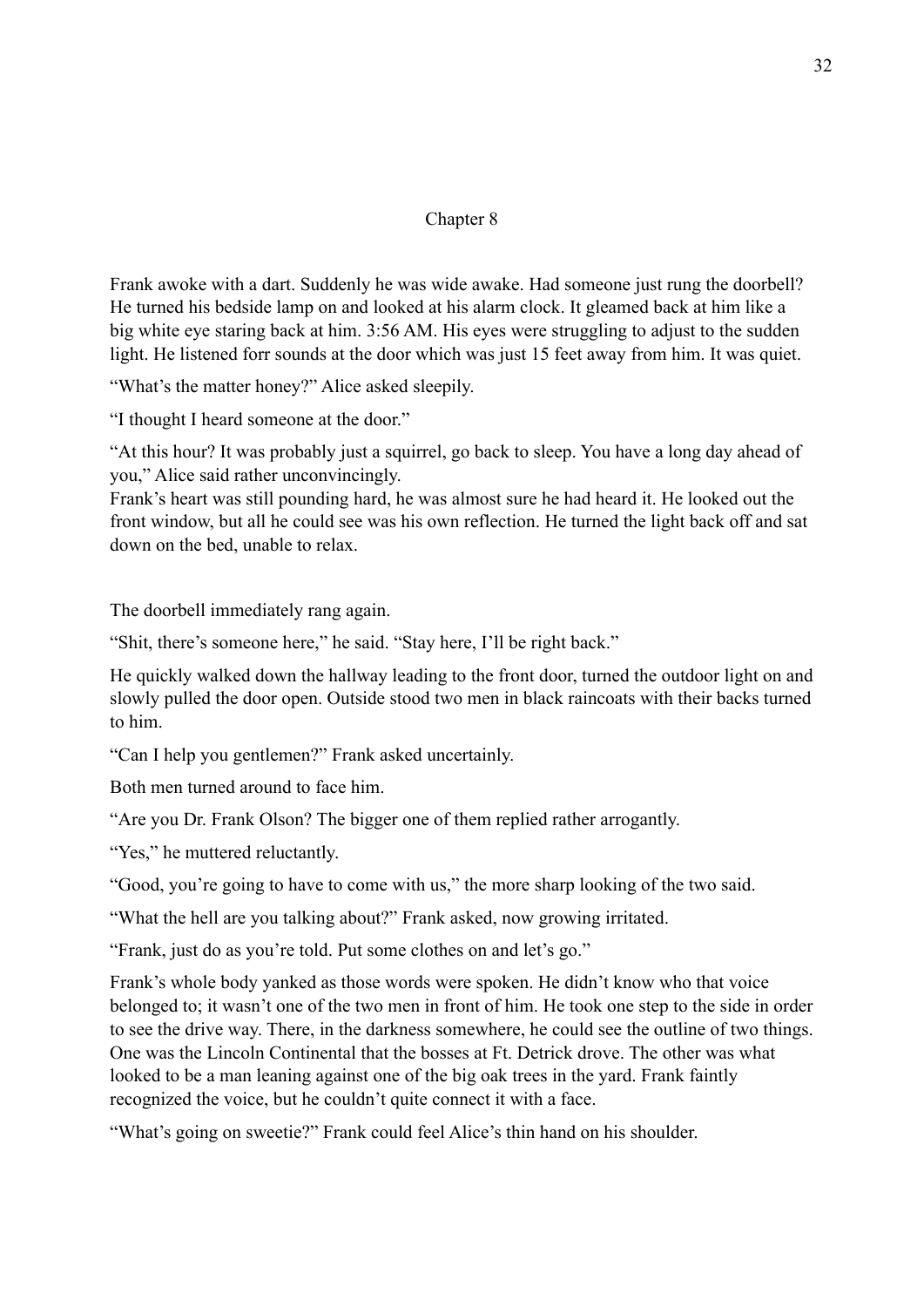"It's nothing. Go back to bed, I'll be right there." Frank said without taking his eyes off the man in his yard. Did you have to wake me and my whole family up in the middle of the night, what's the God damned hurry?" Frank hissed, realizing that this must have something to do with his job.

"Calm down, Frank," the man beneath the tree said. "The hurry is that we're a bit worried about you and want to take you to one of the best psychologists in the country. He's located in New York and can only see you tomorrow morning." As he said this, the man stepped out of the shadows and into the weak light provided by the outdoor lamp.

It was Sidney Gottlieb, his boss. Frank couldn't believe that he hadn't recognized the voice of a man he'd spent the last few years with.

"What the hell. What is this Sidney? I resigned today, I'm not coming back," Frank said, now leaning confidently against the wall.

"I understand that you're not coming back to us Frank, you made that clear this morning, but we feel you should see this psychologist in New York. See it as a gift from me to you."

"Wait," Frank said, "I need to go inside and talk to my wife, I'll be right back."

Frank turned around and slowly walked inside the house, his mind racing. As soon as he entered the bedroom he saw Alice sitting on the bed waiting for him.

"What's going on," she asked.

"It's my boss, he wants to take me to New York to see a psychologist. He thinks I've been depressed lately."

"I've been thinking the same thing!" she exclaimed. "I think you should do it, you might never get a chance like this again."

"Really? I don't know, there's something I don't like about this. Something is fishy. They wouldn't do this for no reason."

"Oh Frank, stop being so conspiratorial, just hop in the car and go with them, it'll be an experience."

Frank looked at his wife. She really was supportive. After all he'd put her through, working as much as he had the last few years, she still put his needs first.

"All right, maybe I should go with them. You're right about the fact that I always think the worst about people."

"Good, you'll have fun Frank. Now get dressed," she said, smiling.

When Frank woke up the sun had just started to show up on the horizon ahead of them on the long open highway. He looked around as if trying to understand that all this wasn't just a dream. He couldn't remember falling asleep, but decided it must have happened somewhere in Pennsylvania. The front passenger seat was empty, as was the seat beside him. Frank rubbed his neck which was sore from sleeping with his head awkwardly against the window.

"You coming around back there?" Sidney asked in his low, deep voice.

"Where are we?" Frank demanded. He was pissed off now and couldn't believe he'd agreed to do this.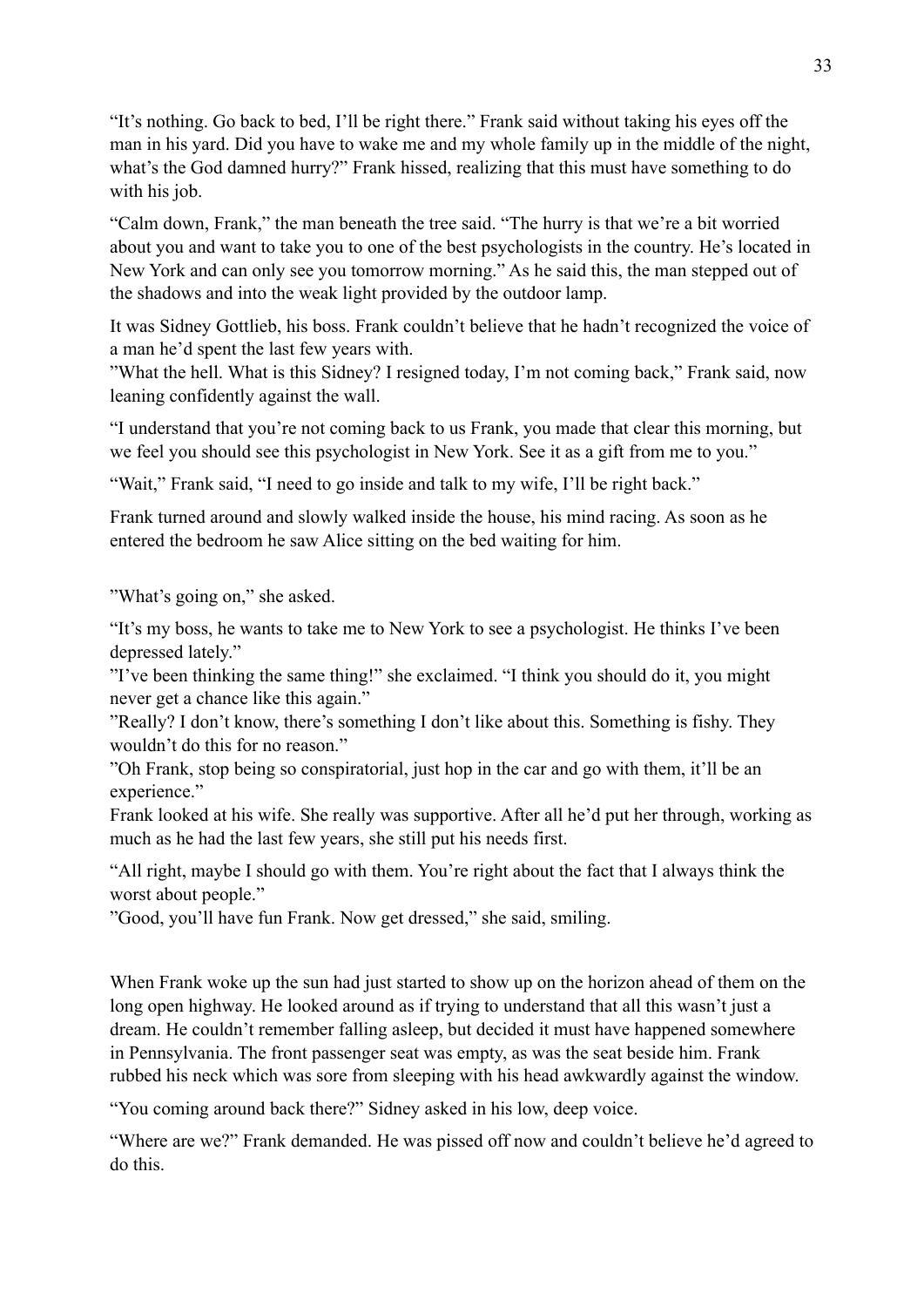"We should be out of New Jersey in a minute, so we'll be there just in time for your appointment."

"I don't want to see some shrink, I'm not mentally ill Sidney, you know that. What's this really about?" Frank felt a bit panicked, he knew Sidney had some sort of hidden agenda, he just didn't know what it was.

"Of course I know you're not mentally ill Frank. But we've all been sincerely worried that you've been under too much stress lately, that's all." Sidney spoke to him as if he were a toddler, his voice condescending and patronizing.

"Why New York? There are perfectly good psychologists in Washington, aren't there?" Frank was not at all comfortable with this situation. He had no control whatsoever.

"We only want to give you the best, and this guy is famous all over the US," he said. George's eyes kept darting in and out of the rear view mirror to see Frank's reactions to everything he said. Frank tried to keep his facial expression as blank as possible. Outside his window, the very outer New York suburbs flashed by. Except for a thin ray of light coming from the sun which was slowly gaining height in the horizon, it was still dark out. The roads were empty apart from the occasional bus hurtling its passengers to different construction sites around New York.

40 minutes later Frank was ascending a narrow flight of stairs leading up to the office of William Sergeant. He took a deep breath before knocking the door. It wasn't the kind of door you'd expect a high status psychologist in New York would have. It had a red wooden frame with a large white frosted window with the initials W.S. printed on it. After what felt like five minutes of waiting Frank finally heard steps coming from somewhere behind the door. The steps became louder and more pronounced until a large figure suddenly appeared behind the glass. The door croaked loudly as it swung open to reveal a tall, pale and rather ungainly looking man.

"Frank," he said as if they were childhood friends who hadn't met for ages, while at the same time putting his hand out.

"Yes, and you are? Frank responded curtly without answering the hand shake.

The man eyed Frank up, as if he hadn't expected such snappy behaviour from his soon to be patient. "William." Their hands met.

Frank was led into a small office which reminded him more of that of a small time detective than the best psychologist in New York City. Its dark murky walls were drenched in cigarette smoke, and the few books that littered the shelves looked like the stuff a normal 15-year old kid would read. William gestured towards a leather chair for Frank to sit in, as he himself apparently preferred to stand by the window with his back turned to hi clients.

"So, they tell me you're having some trouble," he said in a soft voice, but still facing the window.

"Yeah, I want to quit, that's my problem."

"Aha, you want to quit. Now why is that, Frank?"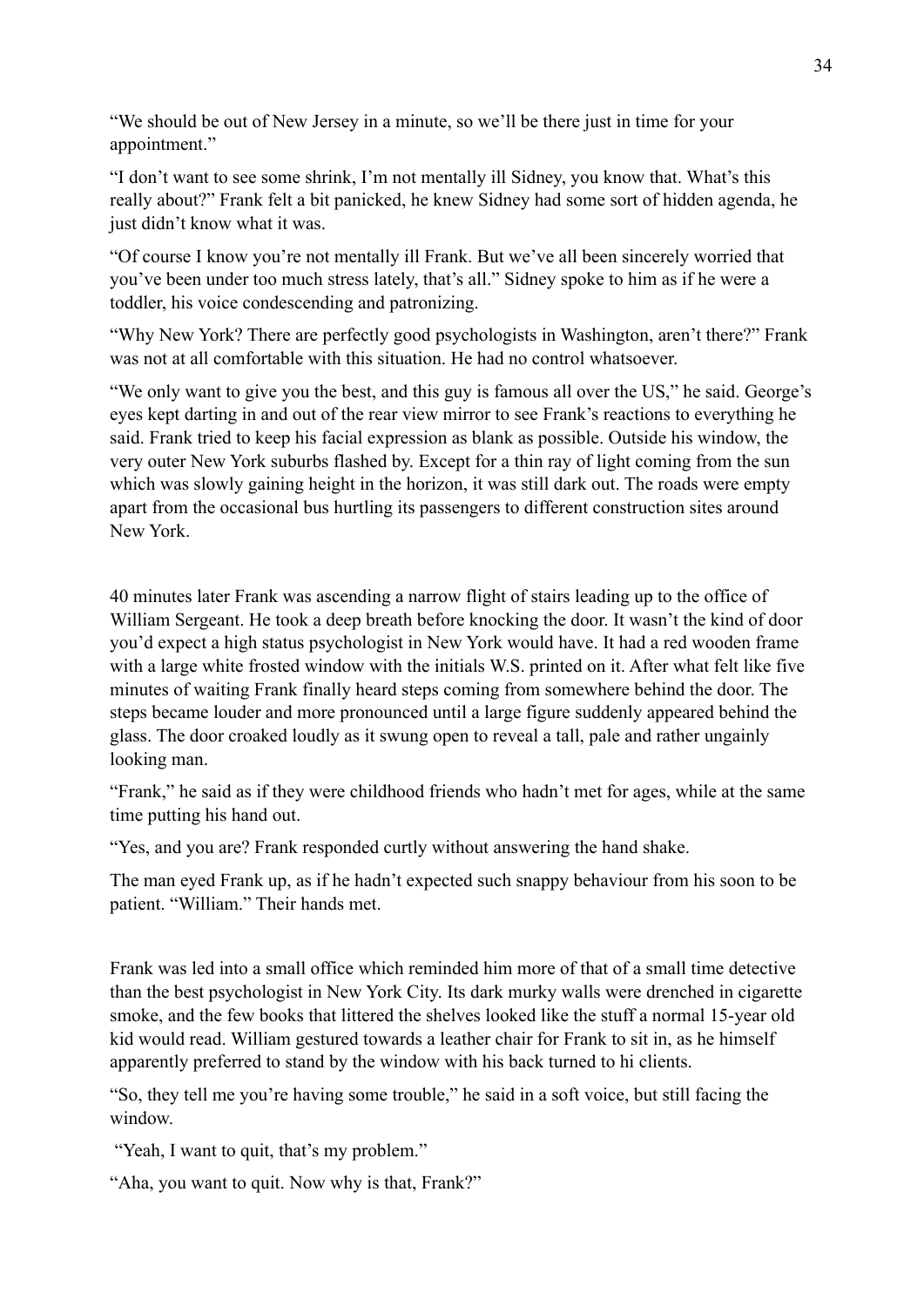"Do you really think I have enough trust in some shady shrink to tell him my inner thoughts, when he's hired by my employer?"

"I think we have a few things to clear up here, Frank. First of all, I have nothing to do with your employer, I don't even know what your job is. All I want to do here is to help you out and get you on your way."

"I work for the army," Frank said suddenly, "as a scientist. I've seen things you couldn't even dream of. The methods they use to get people to talk, William, or whatever the hell your name is, are so far beyond what you realise that you wouldn't believe it."

"Good Frank, good. Now we're getting somewhere," Sergeant said with a sly smile. "I noticed you talk about the army as 'them', and not 'us'. Why is that?"

"I don't want to be a part of it any more, I'm done. I want to live a peaceful life together with my family from now on," Frank said. For the first time during their conversation, Sergeant turned around to face Frank.

"What is it you've seen?" he asked, a penetrating look on his face.

"I've seen grown men get turned into babies after eating one pill, American soldiers being tortured by men of their own country, animal testing so harsh that even I couldn't stand it."

Sergeant stood silent, watching Frank as he spoke. He reached for a packet of cigarettes on his desk and lit one almost by automation, the way only a long time smoker can do it.

"These things you've been seeing lately, how do they make you feel?"

"They make me feel ashamed of working for this government, ashamed of even living in this country."

"Shame, hmm, that's very interesting. Do you feel you're to blame for any of this?" "I don't know. Maybe I am. I've created weapons capable of killing thousands of people, that's for sure. I haven't taken part in developing these interrogation techniques, the Germans did that for us, but I'm ashamed that our great country is collaborating with old Nazis. It makes me sick to be honest with you."

"I think we're done here for today, you and I. But I want you to come back a week from now so that we can talk more about this," he said.

"We'll see," Frank said while getting out of his chair.

"Hey Robert, I think I'm going to go out and get a breath of fresh air for a second," Frank said that evening as they both sat on their beds reading.

"Good idea, I'll come with you, maybe we could have a drink afterwards."

"I think I'd rather do this one alone, I really need to think about the advice the psychologist gave me, clear my mind a little bit," Frank said, looking Robert straight in the eyes.

"Oh, OK, that's fine," Robert said, clearly troubled by this. "Just don't stay out too late, you know how the streets of New York are at night, don't you?"

"Don't worry, I'll be just fine," Frank said while putting his keys and a few dollars of cash into his pocket. Robert watched him carefully, almost too carefully, Frank thought.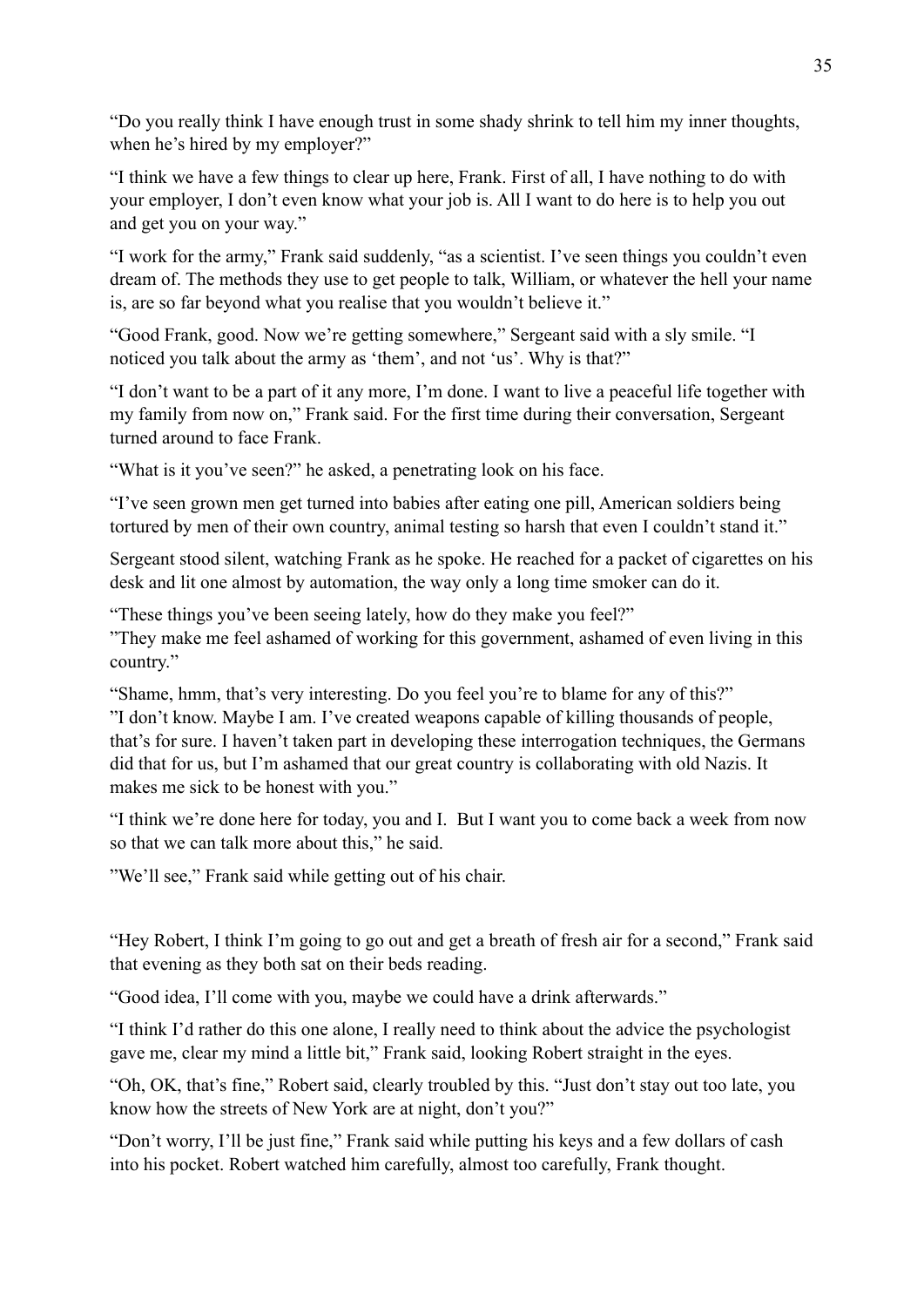Frank always found that he could think more clearly while breathing fresh air. The confines of the small hotel room definitely did not allow him to do his very best thinking. As he walked out into the evening air of Manhattan he was astounded by how cold it was for a November night. He stood on the street trying to decide which way to walk, he wanted to get to central park, and decided to follow his whim. He walked along 7<sup>th</sup> street, not knowing in which direction to walk. Suddenly he realized that he hadn't talked to Alice since he left her in the middle of the night. He immediately found a pay phone and dialled the number.

"Alice?"

"Sweetheart, is that you? I've been a bit worried about you. Where are you?"

"I'm at a pay phone in New York, we're coming back tomorrow."

"What happened? I felt bad about encouraging you to go, have they treated you badly?" she said worriedly.

"No, I'm fine. The psychologist was pretty good, I feel better now."

"Are you sticking to your decision?"

"Yes, I am. I have to go now, there's a line outside the phone booth, I'll see you tomorrow. Say hi to the kids for me."

Back outside the pay phone, Frank decided that it would be stupid to go to central park so late at night, and he felt tired anyway. He started walking the few blocks back to the hotel.

Arriving back in the lobby, Frank decided to walk the stairs up to the room instead of using the elevator. He had gained a few pounds over the course of the last few months, and he was dead set on losing them. The short walk had given him some energy, so he jogged up the stairs with relative ease. For some reason he felt hopeful for the future, things were looking up. When he got home from New York he'd start looking for another job. That would give him more time to spend with his family and make his mood better overall. Working for the CIA was a sure way of making you introverted and boring. He quietly slid the key of the room into the lock and turned it. It was past ten o'clock and he thought Robert might have gone to sleep, but just as Frank entered the room he heard Robert putting down the telephone. Robert tried to appear to be doing nothing out of the ordinary by flicking through some random papers that lay on the desk by the phone.

"Finding anything interesting in those hotel folders?" Frank asked.

"Oh these?" Robert said and turned to the front page of the folder, obviously not even aware of what he was reading. "No, nothing in particular, I was just bored."

"All right, I'm going to bed now. You can stay up if you like. See you in the morning," Frank said. He brushed his teeth, stripped down to his underpants, and got in bed.

After ten minutes of twisting and turning, he opened his eyes and decided that going to sleep was an impossible task. Robert sat completely still at the desk with his back turned towards Frank. There was something that didn't feel quite normal about the situation to Frank. Robert had always been one of his closest colleagues, but now he was acting strangely. He seemed